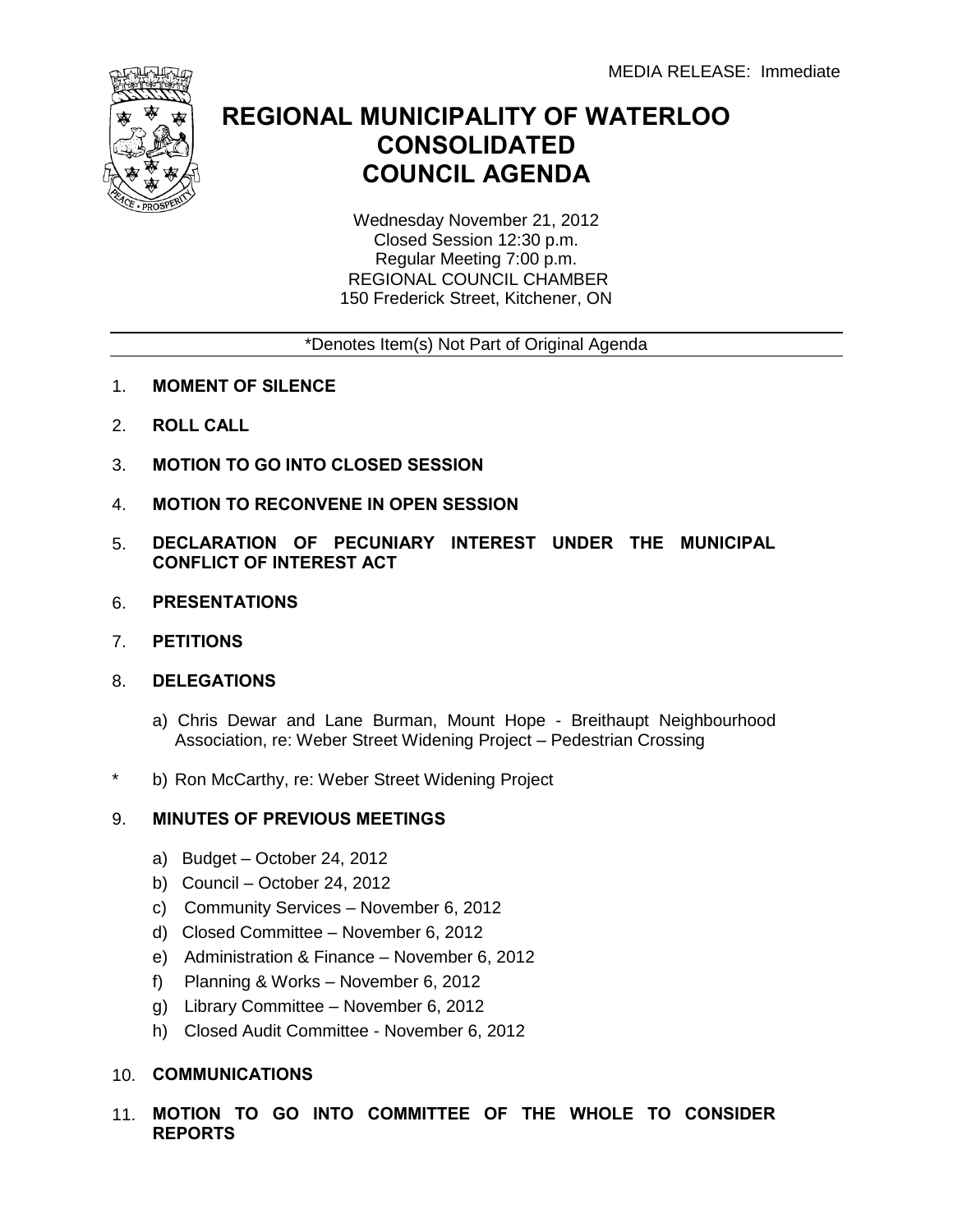## 12. **REPORTS**

## **Finance Reports**

- a) [F-12-097,](#page-3-0) T2012-014 Digested Sludge Transfer Pumping Upgrades, Kitchener Wastewater Treatment Plant, City of Kitchener
- b) [F-12-098,](#page-5-0) T2012-140 Bulk Handling of Liquid Biosolids from the Preston Wastewater Treatment Plant to the Galt Wastewater Treatment Plant
- c) [F-12-099,](#page-7-0) P2012-52 Integrated Quality Assurance and Workforce Management System
- d) [F-12-100,](#page-9-0) 2012 Regional Debenture Issue

## **Committee Reports**

\*

- a) [Community Services](#page-12-0) attached & marked SS-121106
- b) [Planning & Works](#page-13-0) attached & marked PS-121106 [Closed Planning & Works](#page-20-0) - attached & marked CPS-121106
- \* Memo: Recommended Additional Changes to Planning and Works Committee Recommendations Respecting Report No. P-12-114 (City of Cambridge Proposed New Official Plan) and Report P-12-115 (City of Waterloo Proposed New Official Plan)
	- c) [Administration & Finance](#page-25-0) attached & marked FS-121106

## **Chief Administrative Officer**

**Regional Chair**

**Regional Clerk**

- 13. **OTHER MATTERS UNDER COMMITTEE OF THE WHOLE**
- 14. **MOTION FOR COMMITTEE OF THE WHOLE TO RISE AND COUNCIL RESUME**
- 15. **MOTION TO ADOPT PROCEEDINGS OF COMMITTEE OF THE WHOLE**
- 16. **MOTIONS**
- 17. **NOTICE OF MOTION**
- 18. **UNFINISHED BUSINESS**
- 19. **OTHER BUSINESS**
	- a) [Memo: Ontario Works Caseload: October](#page-26-0) 2012
- 20. **QUESTIONS**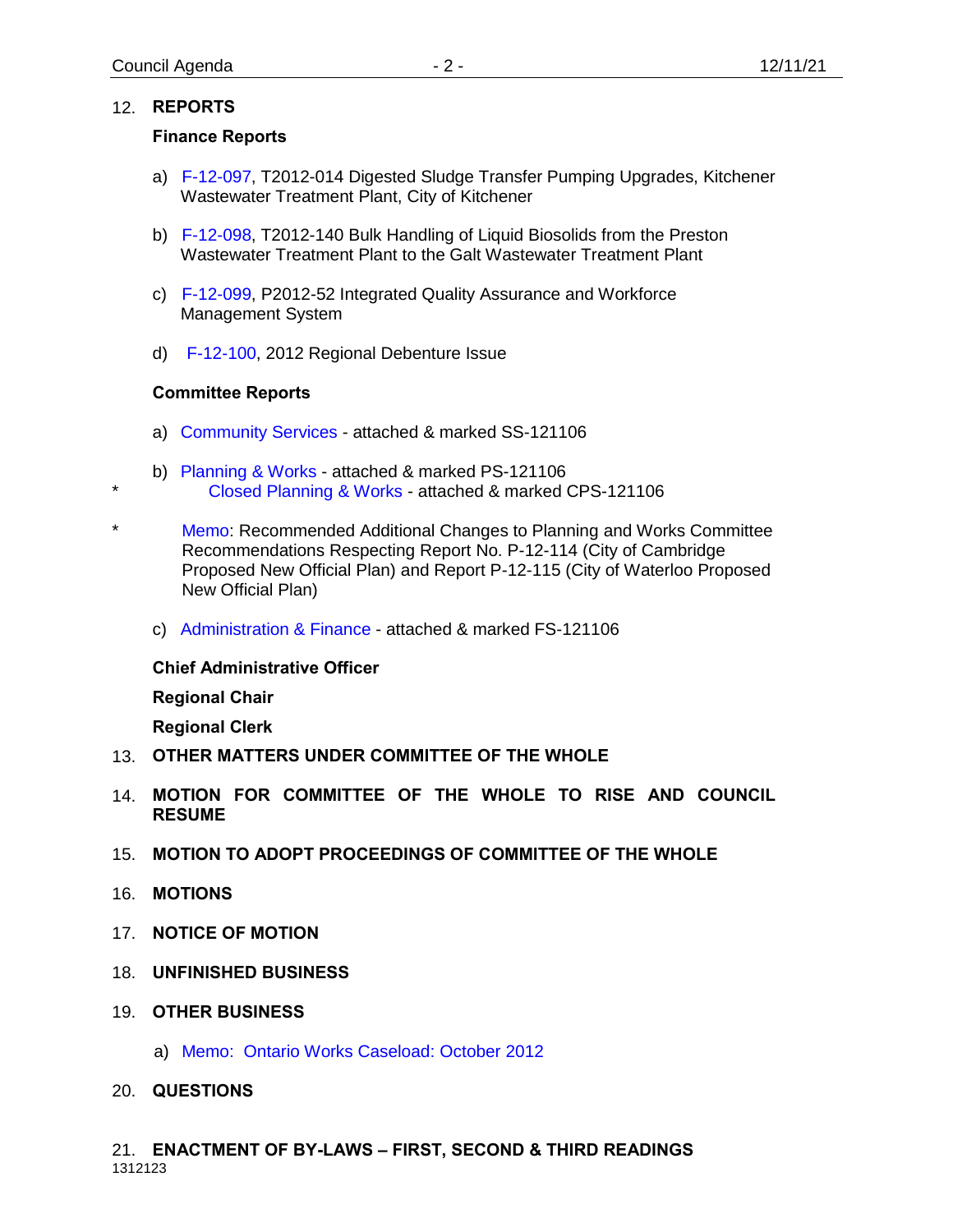- a) A By-law to authorize the borrowing upon fifteen year instalment debentures in the principal amount of \$8,900,000 for a capital work of the Corporation of the City of Kitchener
- b) A By-law to authorize the borrowing upon ten year instalment debentures in the aggregate principal amount of \$389,000 for capital works of the Corporation of the Township of Woolwich
- c) A By-law to authorize the borrowing upon ten year instalment debentures in the aggregate principal amount of \$12,655,000, for the capital works of the Corporation of the City of Kitchener, \$3,651,000 of which debentures may be raised by the issue of refinancing debentures on or before the final maturity date over a further period not to exceed five years
- d) A By-law to authorize the borrowing upon instalment debentures in the aggregate principal amount of \$89,566,000 (ten year instalment debentures in the aggregate principal amount of \$60,594,000 and twenty year term debentures in the aggregate principal amount of \$28,962,000) for capital works of The Regional Municipality of Waterloo
- e) A By-law to provide for the borrowing of the aggregate of the principal amounts authorized by By-laws numbered 12-045, 12-046 and 12-047 and for the issuing of one series of debentures therefor in the aggregate principal amount of \$102,600,000
- f) A By-law to amend By-law Number 95-040, as amended, Being the Regional Official Policies Plan for the Regional Municipality of Waterloo Amendment 30 – Complete Application Policies Designation of Breslau as a "Township Urban Area"
- g) A By-law to Expropriate Certain Lands for the Reconstruction of Weber Street West between College Street and Guelph Street, (Regional Road 8), in the City of Kitchener
- h) A By-law to Confirm the Actions of Council Wednesday, November 21, 2012

## 22. **ADJOURN**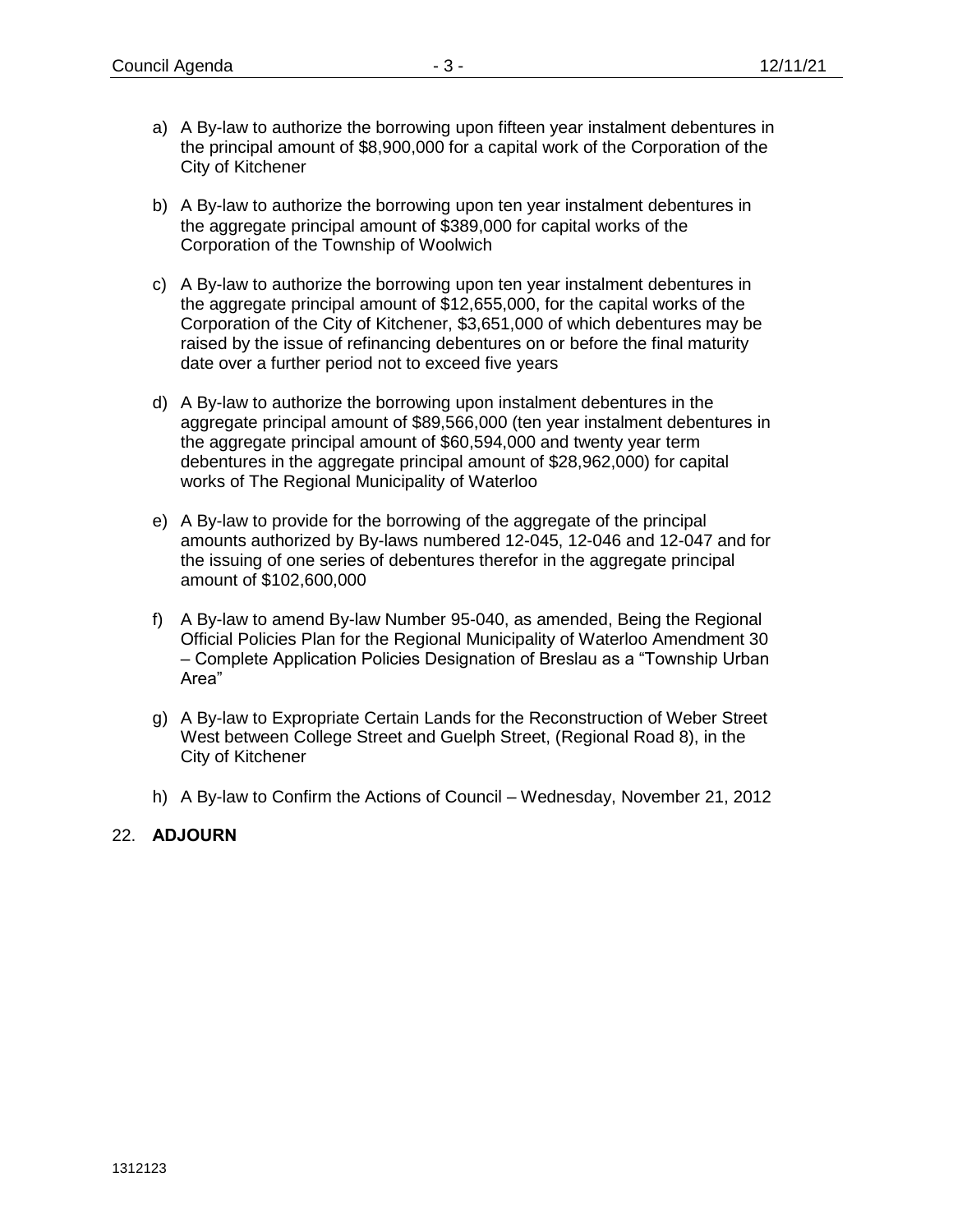<span id="page-3-0"></span>

## **REGION OF WATERLOO**

## **FINANCE DEPARTMENT Procurement & Supply Services Division**

**TO:** Regional Chair Ken Seiling and Members of Regional Council

**DATE:** November 21, 2012 **FILE CODE: F18-30**

## **SUBJECT: T2012-014 DIGESTED SLUDGE TRANSFER PUMPING UPGRADES, KITCHENER WASTEWATER TREATMENT PLANT, CITY OF KITCHENER**

#### **RECOMMENDATION:**

THAT the Regional Municipality of Waterloo accept the tender of K&L Construction (Ontario) Ltd. for the construction of the Digested Sludge Transfer Pumping Upgrades, Kitchener Wastewater Treatment Plant (WWTP), City of Kitchener at a total price of \$1,862,127.00 including all applicable taxes.

#### **SUMMARY:** Nil

## **REPORT:**

Tenders were called for the construction of the Digested Sludge Transfer Pumping Upgrades, Kitchener WWTP, City of Kitchener and were advertised in The Record, the Daily Commercial News, on the Region's website and on the Ontario Public Buyers Association website. Tenders were opened in the presence of N. Corbett, J. Ing and A. Dooling.

The following tenders were received:

| K&L Construction (Ontario) Ltd.          | London, ON      | \$1,862,127.00 |
|------------------------------------------|-----------------|----------------|
| Gowing Contractors Ltd.                  | St George, ON   | \$1,864,895.50 |
| Xterra Construction Inc.                 | Kitchener, ON   | \$1,946,732.36 |
| Baseline Constructors Inc.               | Waterloo, ON    | \$1,963,940.00 |
| <b>Finnbilt General Contracting Ltd.</b> | Stratford, ON   | \$1,964,931.01 |
| <b>BGL Contractors Corp.</b>             | St Agatha, ON   | \$2,019,410.57 |
| A Plus General Contractors Corp.         | Toronto, ON     | \$2,137,340.76 |
| H <sub>2</sub> Ontario Inc.              | New Hamburg, ON | \$2,159,723.80 |

The work of this contract includes: removal of existing piping; supply, installation, testing and commissioning of new digested sludge transfer pumps, piping, valves, supports, new electrical service, motor control centre, variable frequency drives, and instrumentation and control systems; and, restoration of all affected areas and pavements.

The Kitchener WWTP upgrades include a number of recently completed, ongoing and future construction contracts. The Manitou Drive Biosolids Dewatering Facility and Plant 1 aeration upgrades were completed in 2012 and upgrades to Kitchener WWTP Plant 2 are scheduled for completion in 2013. A contract to decommission the existing biosolids storage lagoons at the Kitchener WWTP is currently out for tender and is scheduled to be completed in 2013. Currently, digested sludge (also referred to as biosolids) is pumped through the biosolids lagoon booster pumping system, which is being decommissioned in 2013 in conjunction with the biosolids lagoon decommissioning. Therefore, digested sludge transfer pumping upgrades are required to pump digested sludge directly to the Manitou Drive Biosolids Dewatering Facility. Construction work for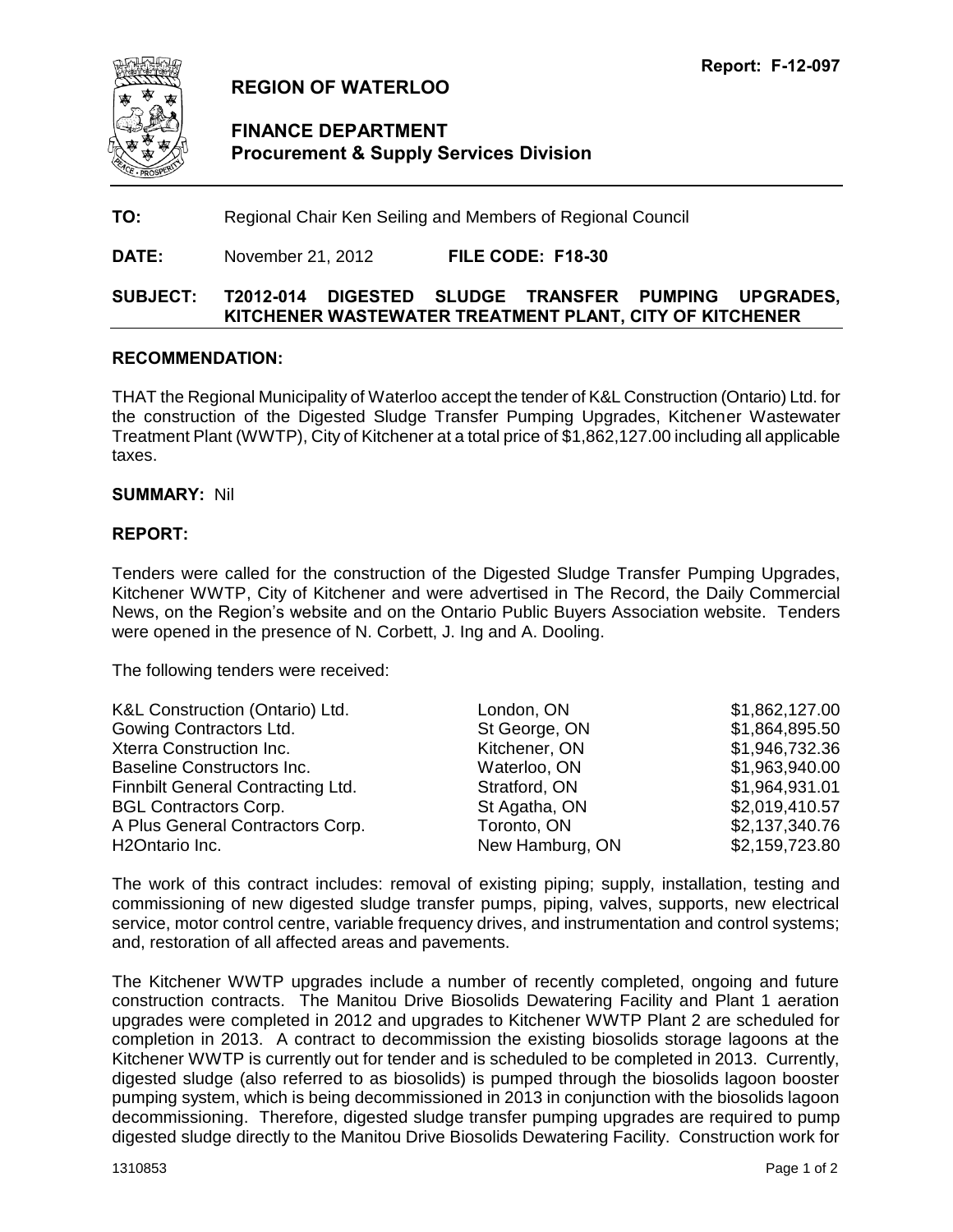the digested sludge transfer pumping upgrades is required to commence in late 2012 in order to decommission the biosolids storage lagoons in 2013 and to maintain the overall schedule for the Kitchener WWTP upgrades.

Approval applications for this project have been submitted to the Ministry of Environment, Grand River Conservation Authority and City of Kitchener, and approvals are expected by December 2012. Work will not commence until the necessary approvals have been received.

Subject to Council approval, construction is scheduled to commence in December 2012 with completion expected by September 2013.

#### **CORPORATE STRATEGIC PLAN:**

Award of this contract meets the Corporate Strategic Plan Objective to "develop, optimize and maintain infrastructure to meet current and projected needs" under Strategic Focus Area 2 "Growth Management and Prosperity."

## **FINANCIAL IMPLICATIONS:**

| T2012-014                                        |           | \$1,862,127 |
|--------------------------------------------------|-----------|-------------|
| Engineering - Consultant                         |           | 341,113     |
| Engineering - Regional                           |           | 40,000      |
| Geotechnical Inspection & Material Testing       |           | 16,950      |
|                                                  | Sub-total | \$2,260,190 |
| Less: Municipal Rebate of 86.46% of HST (11.24%) |           | (220, 840)  |
|                                                  | Total     | \$2,039,350 |

The Region of Waterloo's approved 2012 Ten Year Wastewater Capital Program includes a total budget of \$325,555,000 for the Kitchener WWTP upgrades (project #08797) between 2012 and 2020 to be financed from debentures and the Development Charge and Water Reserve Funds. \$2,100,000 of the budget was allocated for the Digested Sludge Transfer Pumping Upgrades contract. The estimated total project cost of \$2,039,350.00 is within 3% of the budget for the Digested Sludge Transfer Pumping Upgrades.

## **OTHER DEPARTMENT CONSULTATIONS/CONCURRENCE:** Nil

#### **ATTACHMENTS:** Nil

**PREPARED BY:** *C. Whitlock*, Director, Procurement & Supply Services

**APPROVED BY:** *C. Dyer*, Chief Financial Officer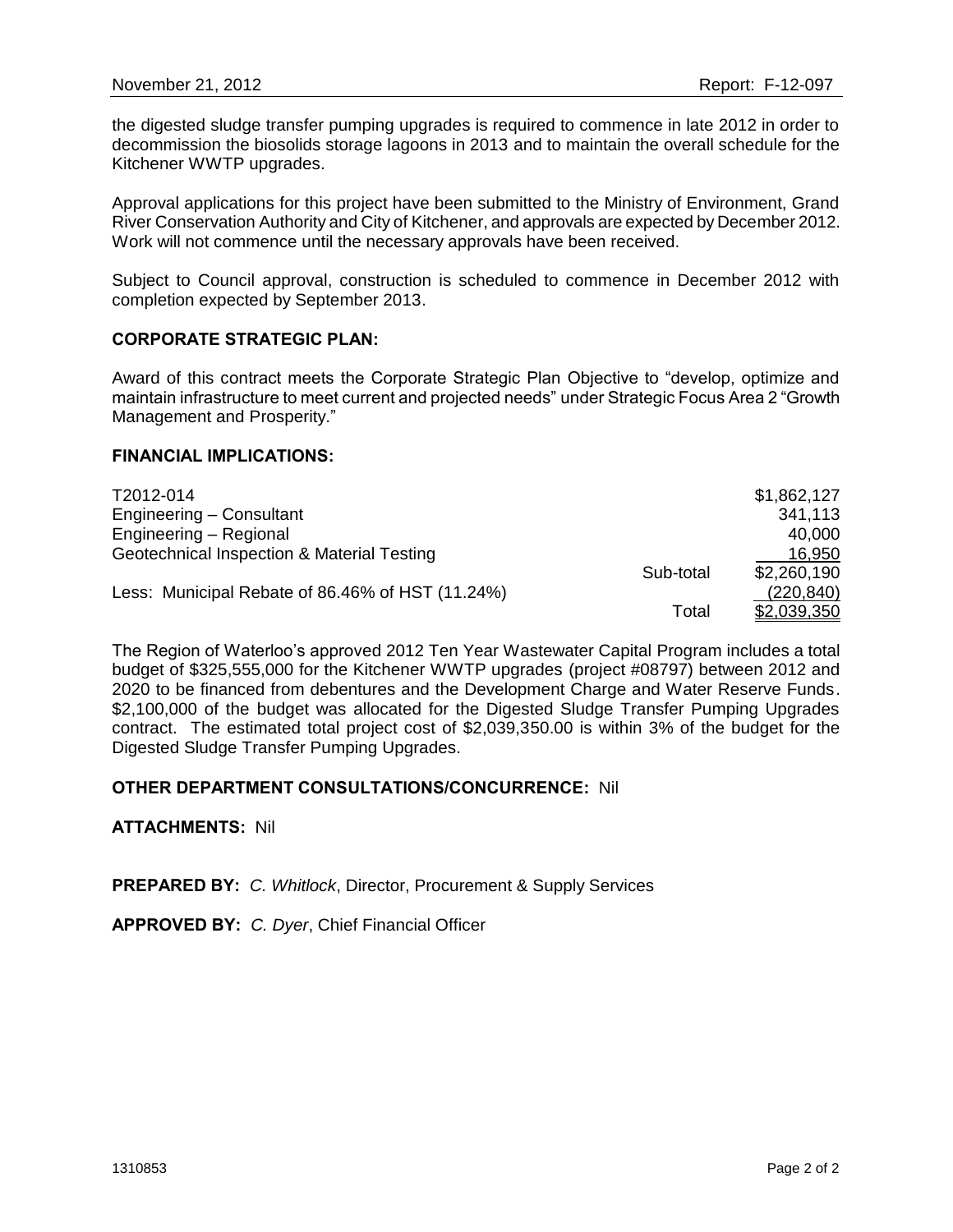<span id="page-5-0"></span>

## **REGION OF WATERLOO**

## **FINANCE DEPARTMENT Procurement & Supply Services Division**

**TO:** Regional Chair Ken Seiling and Members of Regional Council

**DATE:** November 21, 2012 **FILE CODE: F18-30**

## **SUBJECT: T2012-140 BULK HAULING OF LIQUID BIOSOLIDS FROM THE PRESTON WASTEWATER TREATMENT PLANT TO THE GALT WASTEWATER TREATMENT PLANT**

## **RECOMMENDATION:**

THAT the Regional Municipality of Waterloo accept the tender of JTC Group Limited for the Bulk Hauling of Liquid Biosolids from the Preston Wastewater Treatment Plant to the Galt Wastewater Treatment Plant, for a five (5) year term commencing January 1, 2013 to December 31, 2017, at an estimated cost of \$681,410.17 including all applicable taxes, at a unit rate of \$5.31 per cubic meter including all applicable taxes with a Consumer Price Index adjustment for years 2014 to 2017.

## **SUMMARY:**

Nil

## **REPORT:**

Tenders were called for the Bulk Hauling of Liquid Biosolids from the Preston Wastewater Treatment Plant to the Galt Wastewater Treatment Plant and were opened in the presence of T. Bellamy, R. Lacharity and J. McCarty.

The following bids were received:

| <b>JTC Group Limited</b> | Tillsonburg, Ontario | \$5.31/cubic meter |
|--------------------------|----------------------|--------------------|
| Bio-Ag Services Inc.     | Brownsville, Ontario | \$5.63/cubic meter |
| Wessuc Inc.              | Brantford, Ontario   | \$6.38/cubic Meter |

Based on the Region's Biosolids Master Plan (2011), one of the biosolids management strategies includes maximizing the use of the dewatering facility at the Galt Wastewater Treatment Plant to allow dewatering of biosolids generated at other Regional plants.

This contract is for the bulk transfer of the liquid biosolids produced at the Preston Wastewater Treatment Plant to the dewatering facility at the Galt Wastewater Treatment Plant. The existing haulage contract is set to expire on December 31, 2012.

This contract is for a five (5) year term commencing January 1, 2013 to December 31, 2017, with a Consumer Price Index adjustment for years 2014 to 2017.

JTC Group Limited currently performs similar services for other Regional Wastewater Treatment Plants.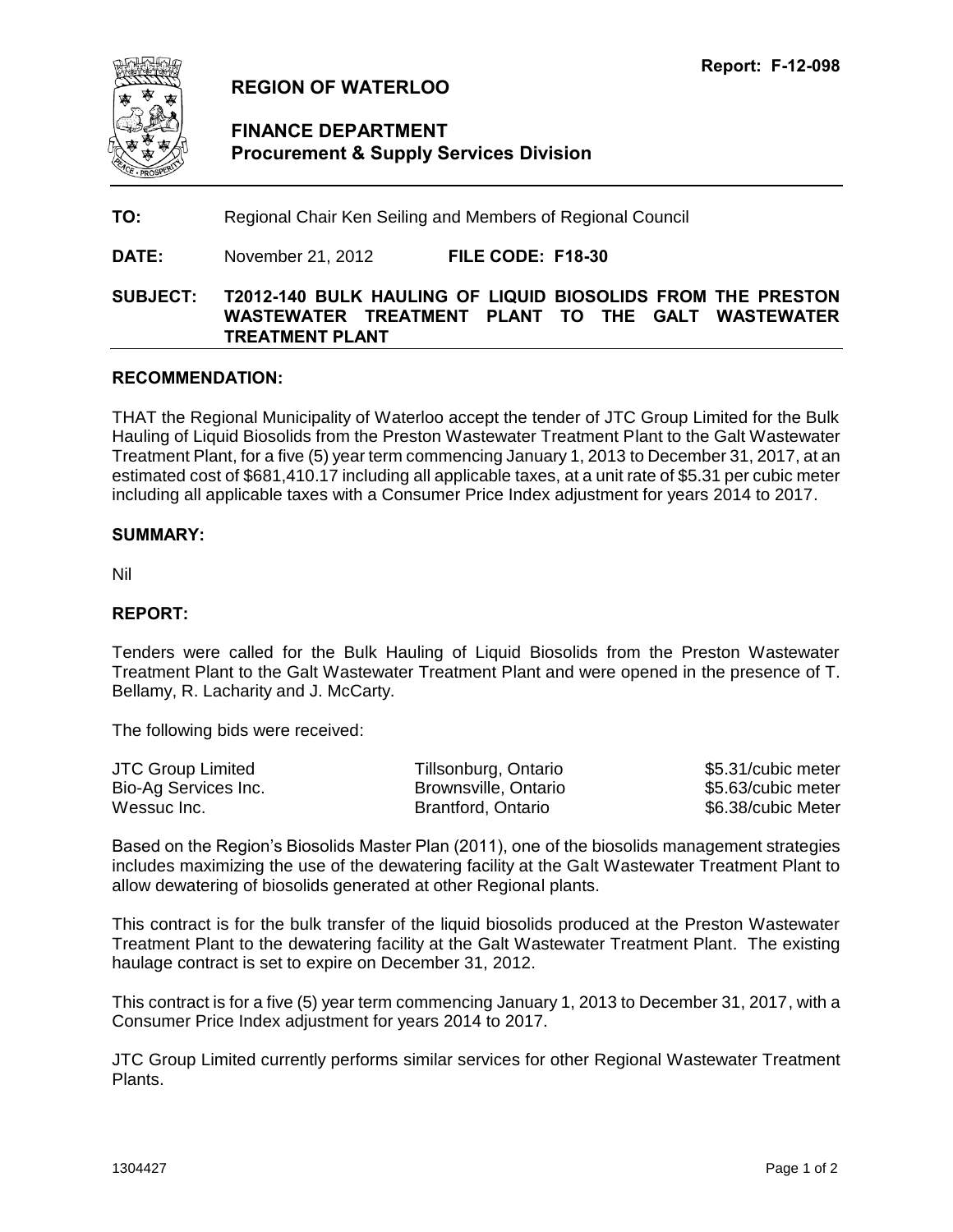## **CORPORATE STRATEGIC PLAN:**

Dewatering of biosolids at the Galt Dewatering Facility contribute to Strategic Focus Area 1 – Environmental Sustainability to protect the quality and the quantity of our drinking water sources.

## **FINANCIAL IMPLICATIONS:**

| Estimated 2013 Cost (\$5.31 per 27,000 cubic meters)<br><b>Estimated Fuel Surcharge</b> |           | \$143,370<br>2,079 |
|-----------------------------------------------------------------------------------------|-----------|--------------------|
|                                                                                         | Sub-total | \$145,449          |
| Less: Municipal Rebate of 86.48% of HST (11.24%)                                        |           | (14, 467)          |
|                                                                                         | Total     | \$130,982          |
| Estimated Five (5) Year Term Cost                                                       |           | 746,280            |
| <b>Estimated Fuel Surcharge</b>                                                         |           | 10,396             |
|                                                                                         | Sub-total | \$756,676          |
| Less: Municipal Rebate of 86.48% of HST (11.24%)                                        |           | (75, 265)          |
|                                                                                         | Total     | <u>\$681,411</u>   |

The 2013 estimated annual cost for this contract has been accounted for in the 2013 Wastewater Operating Budget. It should be noted that annual costs are based on historical or estimated volumes of liquid biosolids produced at the Preston Wastewater Treatment Plant. Final costs associated with this operating contract will reflect actual volumes produced throughout the duration of this contract.

#### **OTHER DEPARTMENT CONSULTATIONS/CONCURRENCE:** Nil

#### **ATTACHMENTS:** Nil

**PREPARED BY:** *C. Whitlock*, Director, Procurement & Supply Services

**APPROVED BY:** *C. Dyer*, Chief Financial Officer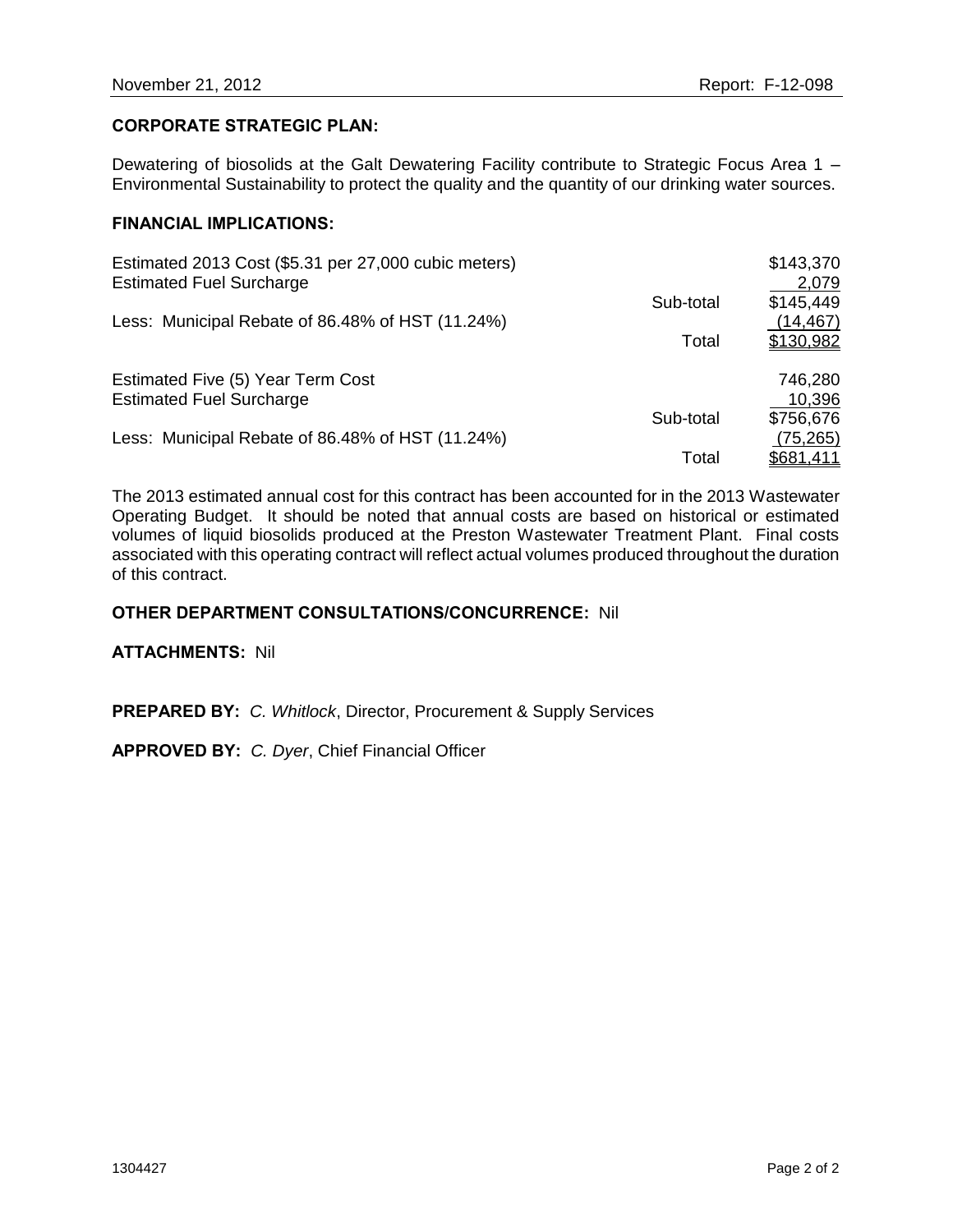<span id="page-7-0"></span>

## **REGION OF WATERLOO**

## **FINANCE DEPARMENT Procurement & Supply Services Division**

**TO:** Regional Chair Ken Seiling and Members of Regional Council

**DATE:** November 21, 2012 **FILE CODE: F18-40**

## **SUBJECT: P2012-52 INTEGRATED QUALITY ASSURANCE AND WORKFORCE MANAGEMENT SYSTEM**

#### **RECOMMENDATION:**

THAT the Regional Municipality of Waterloo accept the proposal of TOS Ltd. for the Integrated Quality Assurance and Workforce Management System, in the amount of \$208,242.05 including all applicable taxes.

**SUMMARY:** Nil

#### **REPORT:**

Proposals were called for the Integrated Quality Assurance and Workforce Management System and were advertised in The Record, on the Ontario Public Buyers Association website and on the Region's website. The proposals were opened in the presence of S. Markle, A. Perrin and T. Lumgair.

The following proposals were received:

| TOS Ltd.     | Markham, ON | \$208,242.05 |
|--------------|-------------|--------------|
| <b>TELUS</b> | Toronto, ON | \$221,680.05 |

Five vendors downloaded the document from the Region's website, however only two bids were received. As this is a specialized application and given the smaller scale of the Region's requirement, it is not unexpected that only two bidders submitted proposals.

Proposals were evaluated based on the following criteria: Management Capability, Organizational Ability and Price. TOS Ltd. had the highest score and the lowest price.

This software is vital to the success of the Service First Call Centre, as it voice records all calls into the centre; allows real time monitoring; and includes screen capture and quality monitoring tools that support coaching and evaluation of the centre's representatives. There is also a Workforce Management section that will allow the accurate forecasting and scheduling of staff. It also provides a link between the Service First Call Centre representative phones and the overall call queue that are managed on our Avaya phone structure.

## **CORPORATE STRATEGIC PLAN:**

The 2011-2014 Corporate Strategic Plan contains an action (5.1.2) involving the creation of the Service First Call Centre. The Service First Call Centre is a single contact phone number for the Region of Waterloo. The Service First Call Centre will improve the accessibility of Regional programs and services to support our diverse community.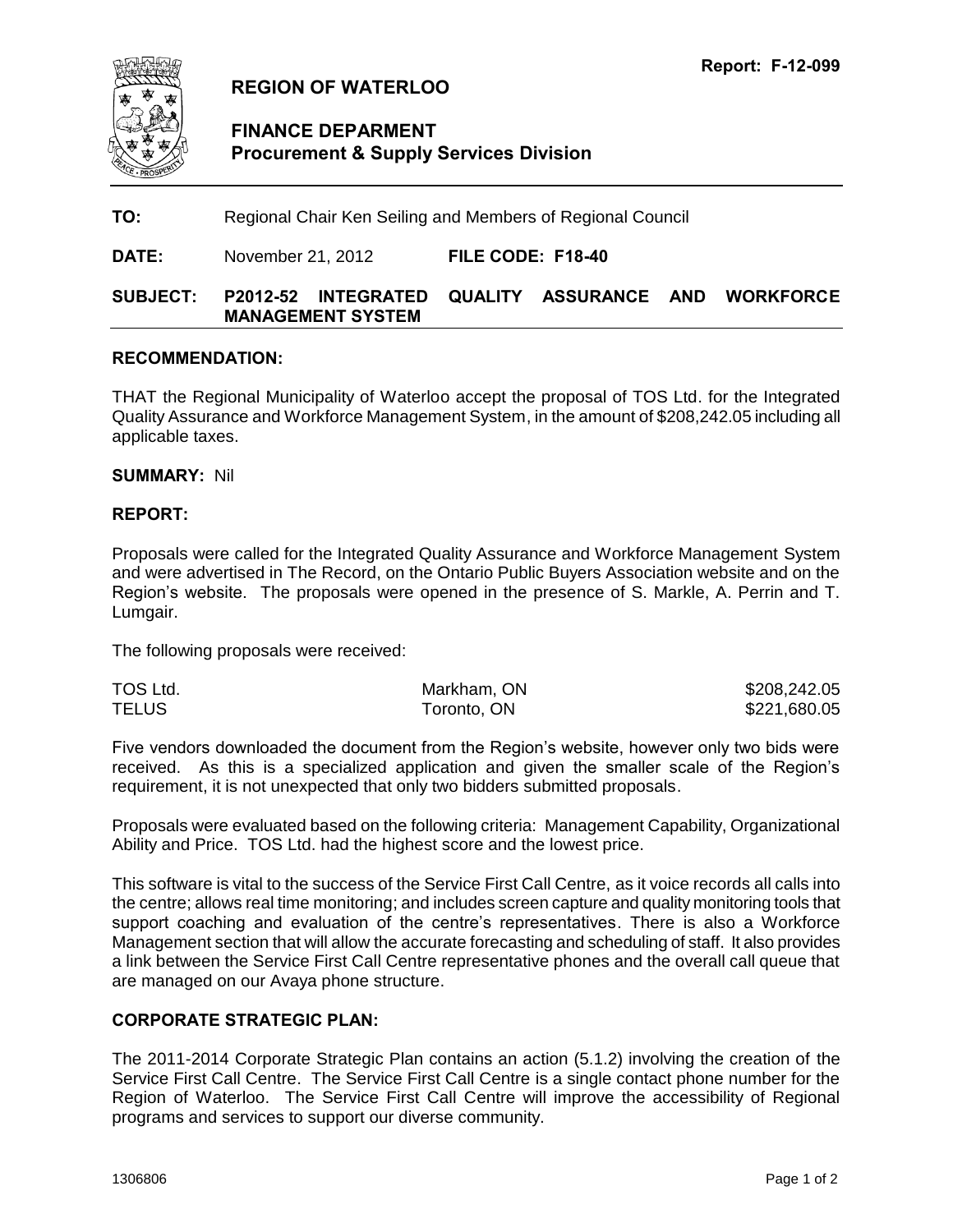## **FINANCIAL IMPLICATIONS:**

| P2012-52                                  |       | \$208,242 |
|-------------------------------------------|-------|-----------|
| Less: Municipal Rebate of 86.46% (11.24%) |       | (20, 713) |
|                                           | Total | \$187,529 |

The approved 2012 Capital Budget includes \$4,893,000 for the Service First Call Centre (project 90150) funded by debentures, including \$272,500 for the Workforce Management Scheduling Software. The cost of the software includes required quality monitoring licenses, along with maintenance and support for three years. To-date, \$1,552,229 of the total project budget has been spent or committed, leaving a balance of \$3,340,771. The cost of the Workforce Management System can be accommodated within the approved budget.

## **OTHER DEPARTMENT CONSULTATIONS/CONCURRENCE:** Nil

**ATTACHMENTS:** Nil

**PREPARED BY:** *C. Whitlock*, Director, Procurement & Supply Services

**APPROVED BY:** *C. Dyer*, Chief Financial Officer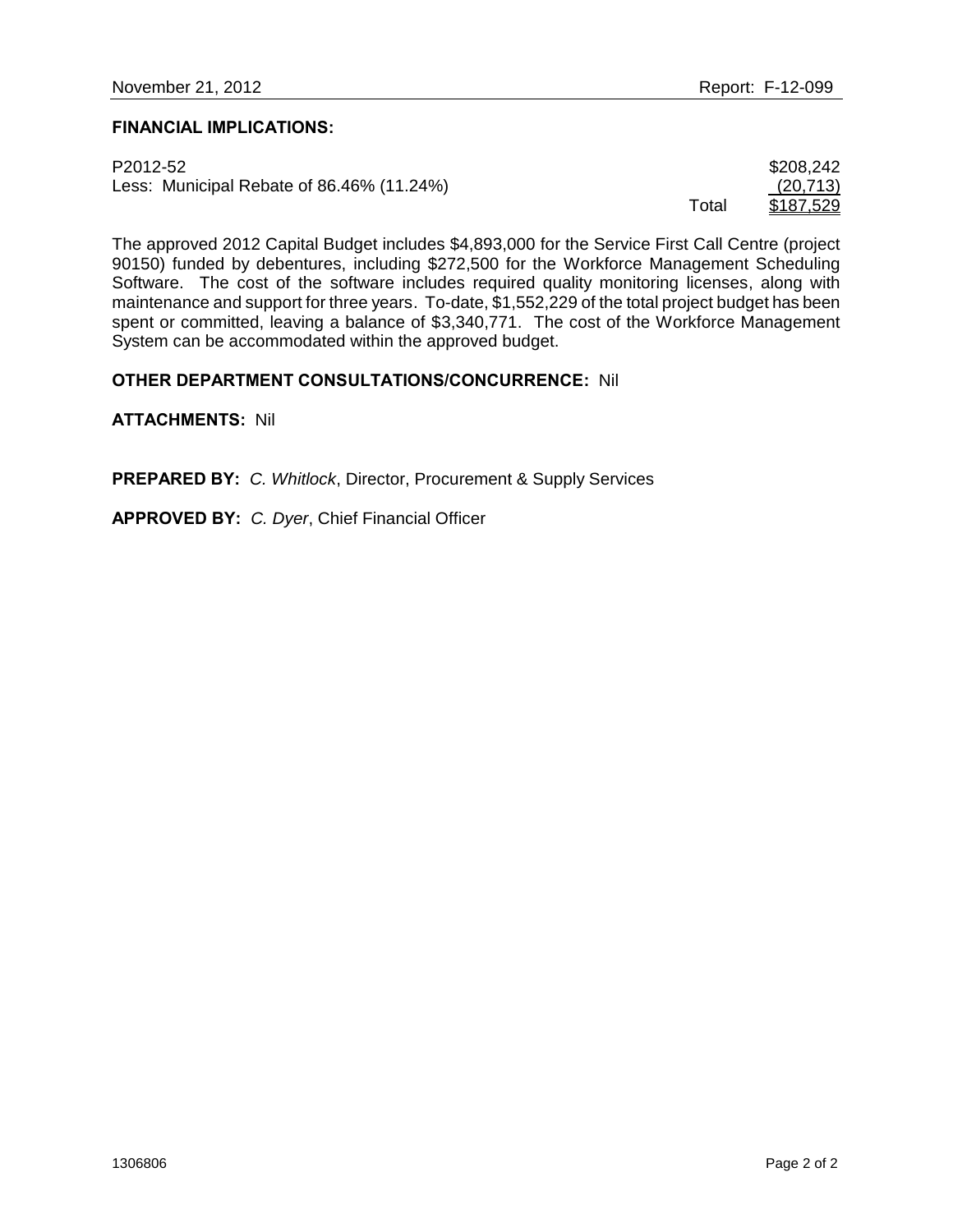<span id="page-9-0"></span>

## **REGION OF WATERLOO**

## **FINANCE DEPARTMENT Treasury Services Division**

**TO:** Regional Chair Ken Seiling and Members of Regional Council

**DATE:** November 21, 2012 **FILE CODE: F08-20**

## **SUBJECT: 2012 REGIONAL DEBENTURE ISSUE**

#### **RECOMMENDATION:**

For Information

#### **REPORT:**

On November 8, 2012, the Regional Municipality of Waterloo launched a 1-10 year serial debenture issue with a 20 year sinking fund component in the amount of \$102.6 million and a 1-15 year serial debenture issue in the amount of \$8.9 million under the authority of By-law 95-020. Region of Waterloo By-law 95-020 gives the Chief Financial Officer the authority to proceed with a debenture issue that best meets the requirements of the Region and then report the results of the issue to Council at its next scheduled meeting. The combined \$111.5 million issuance is the largest in the history of the Region and reflects the lowest costs for a capital market deal in the history of the Region.

Funds were borrowed on behalf of the Region, the City of Kitchener and the Township of Woolwich as follows:

| Participant               | 10 Years     | 15 Years    | 20 Years                 | Total         |
|---------------------------|--------------|-------------|--------------------------|---------------|
| <b>Region of Waterloo</b> | \$39,556,000 | $- -$       | \$50,000,000             | \$89,556,000  |
| City of Kitchener         | 12,655,000   | 8,900,000   | $- -$                    | 21,555,000    |
| Township of Woolwich      | 389,000      | $- -$       | $\overline{\phantom{a}}$ | 389,000       |
| Total                     | \$52,600,000 | \$8,900,000 | \$50,000,000             | \$111,500,000 |

The Region of Waterloo projects financed through the 10 year portion of the issue include Transit vehicles, various Waste Management capital works, EMS stations, the Service First Call Centre, Airport capital works, a portion of the Conestoga College grant, Regional Accommodation and Facilities projects and several Waterloo Regional Police Service capital works including the North Division and renovations to Headquarters and other Divisions. The projects financed through the 20 year portion include the GRT Strasburg Road Facility expansion, upgrades to wastewater treatment plants in Kitchener and Waterloo and the Region's Solar Photovoltaic System.

The issue was marketed by the Region's fiscal agent syndicate with CIBC World Markets acting as the lead manager. The two issue structure was required to accommodate the City of Kitchener's need for 15 year debt and the Region's need to commence its sinking fund contributions in year 11. Under the Municipal Act, contributions to a sinking fund can not be made in the same year as principal repayments.

A portion of the 10 year debt issued for the City of Kitchener (\$9.6 million) includes a refundable amount to accommodate the City's request for flexibility. Rather than issuing this debt for 15 years, the portion of the debt that would have been payable in years 11-15 (\$3.651 million) becomes due in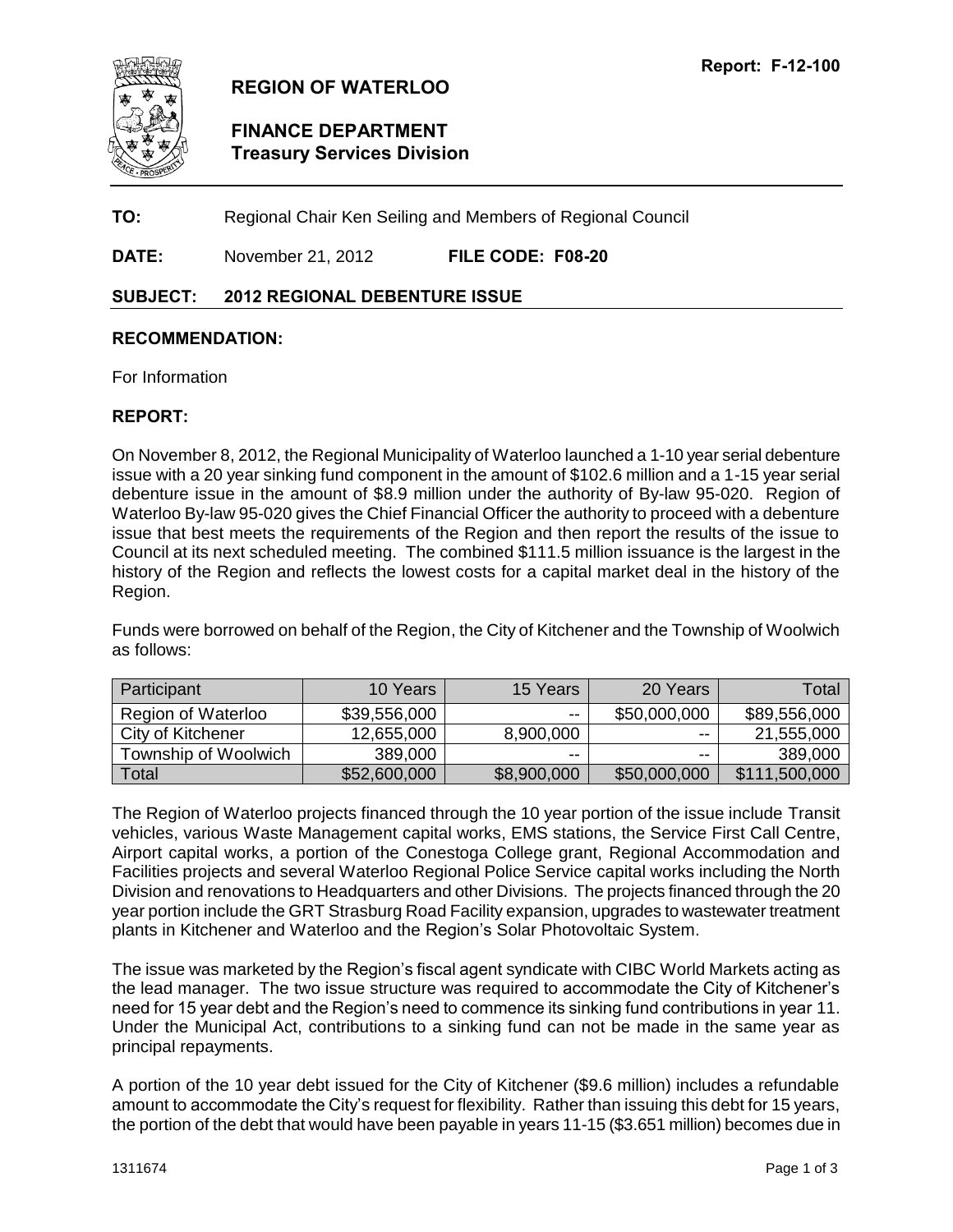the 10<sup>th</sup> year. The City then has the option of paying this amount or refinancing the amount for a term not to exceed 5 years, or some combination thereof. While it is impossible to predict the cost of future refinancing, the potential impact of higher borrowing rates at the time of refinancing is largely offset by the flexibility the City has in paying down some or all of the maturing debentures depending on the availability of funds. Additionally, interest rate exposure is limited due to the relatively small amount to be refinanced. Refundable maturities are commonly used by municipalities in Ontario, and the Region used this structure for the 2010 and 2011 Regional debenture issues.

The separate 1-15 year serial debenture issue was marketed with the same terms (coupon rate and applicable discount) for years 1 to 10 as the 10 year serial issue.

The combined 10 year serial / 20 year sinking fund issue enabled the Region to take advantage of lower interest rates in the first 10 years for the 20 year portion of the issue. Had the 20 year portion of the issue been structured entirely as a sinking fund issue, the all-in cost to the Region would have been 3.895% compared to the actual of 3.648%.

#### **Pricing**

The Region took advantage of a quiet day in the market relative to pending municipal and provincial issues and a stable day for North American and global economic news. The pricing of the issue resulted in yields and costs competitive with those of other Aaa rated municipalities and the issue sold quickly in a market where investors are often more interested in liquidity than yield.

This is the twelfth issue launched under the Region's Aaa rating. The rates offered on the debentures reflect the Region's excellent credit rating, and **are the lowest rates achieved in the history of long term borrowing by the Region through capital markets**. The "all-in" costs are 2.70% for the 10 year portion and 3.65% for the 20 year portion resulting in an overall "all-in" weighted average cost of 3.34% for the \$102.6 million issue. The "all-in" average cost for the 15 year serial debenture issue is 3.15%. The "all-in" average cost for both issues combined is 3.33%. The previous lowest rates were in 2011. A comparison of "all-in" costs for recent Regional debenture issues is shown below.

|                       | 2012  | 2011  | 2010  | 2009  | 2008  | 2007  |
|-----------------------|-------|-------|-------|-------|-------|-------|
| 3 Year Portion        | $- -$ | $- -$ | 2.14% | $-$   | $- -$ | $- -$ |
| 5 Year Portion        | $- -$ | $- -$ | $- -$ | --    | $- -$ | 4.72% |
| 10 Year Portion       | 2.70% | 2.85% | 3.39% | 3.74% | 4.78% | 4.93% |
| 15 Year Portion       | 3.15% | 3.36% | 3.94% | 4.39% | 5.24% | 5.03% |
| 20 Year Portion       | 3.65% | $- -$ | $- -$ |       | $- -$ | $- -$ |
| Total Issue (Wgt Avg) | 3.33% | 3.07% | 3.50% | 3.93% | 4.90% | 4.85% |

#### Comparison of "All-in" Average Costs

The debenture issue closes November 26, 2012 and net proceeds will be received that day.

#### Required By-laws

Council is required to authorize a number of debenture by-laws related to the issuing of the debentures. The required by-laws including repayment schedules are listed in this Council agenda for first, second and third reading.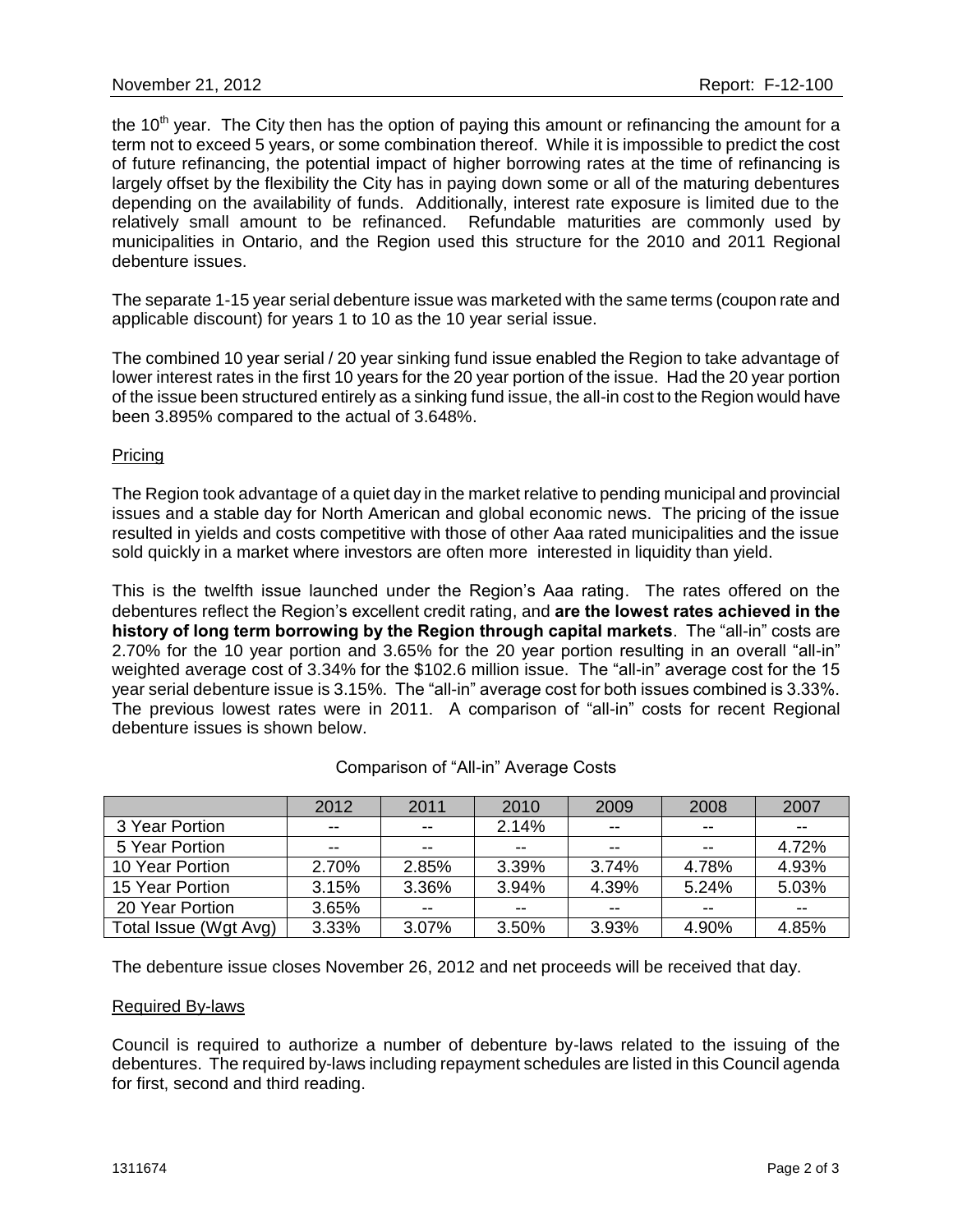## **CORPORATE STRATEGIC PLAN:**

One of the objectives of the Corporate Strategic Plan is to ensure Regional programs and services are efficient and effective and demonstrate accountability to the public. The Region's capital financing program, excellent credit rating and prudent use of debenture financing assists in meeting this objective.

#### **FINANCIAL IMPLICATIONS:**

Debt service costs for the Region's share of the 2012 debenture issue are included in the 2013 property tax and user rate base operating budgets.

## **OTHER DEPARTMENT CONSULTATIONS/CONCURRENCE:**

The Regional Clerk and the Regional Chair along with the Chief Financial Officer will be required to execute the necessary documents.

#### **ATTACHMENTS:** Nil

**PREPARED BY:** *A. Hinchberger*, Director of Financial Services, Treasury and Tax Policy

**APPROVED BY:** *C. Dyer*, Chief Financial Officer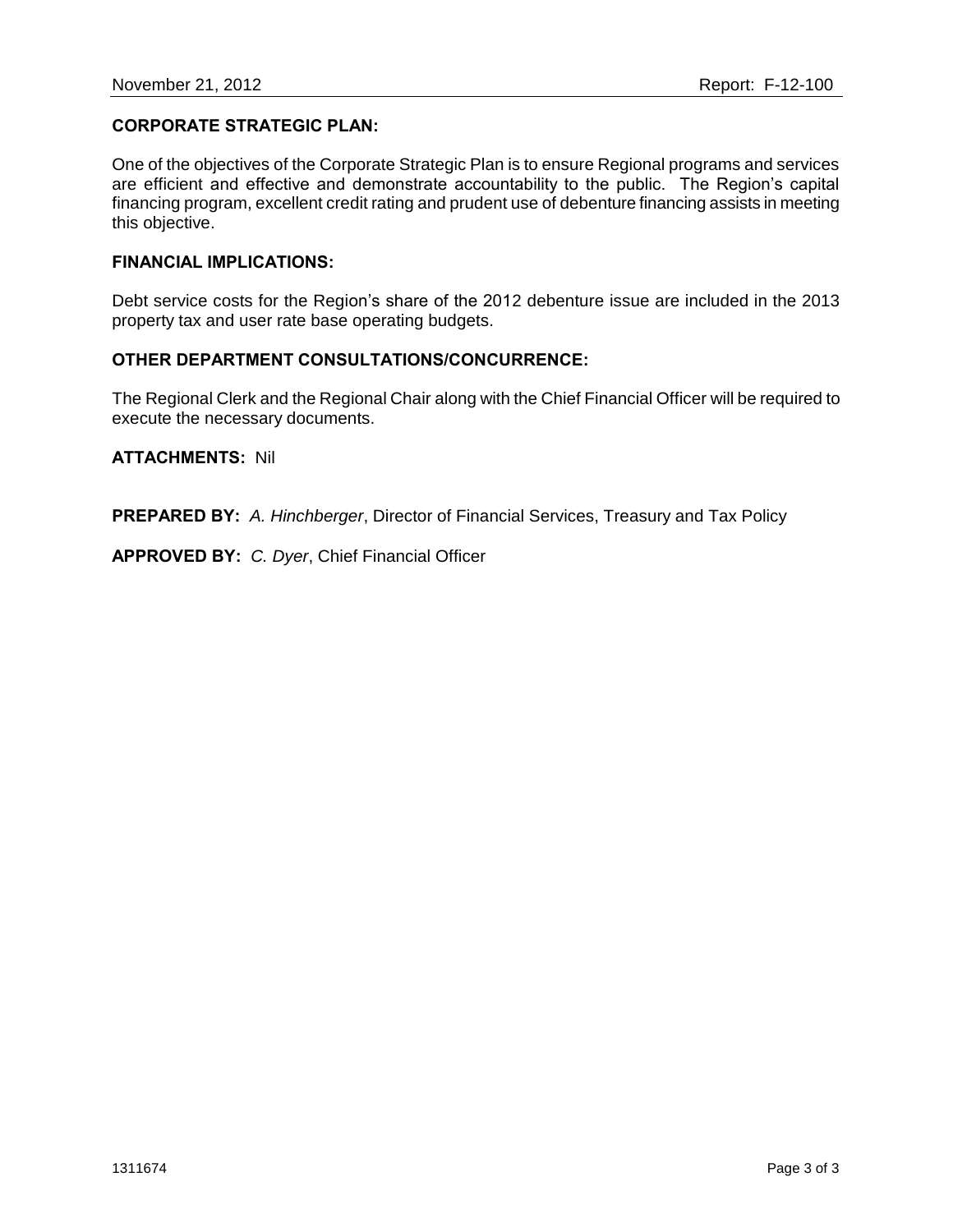## <span id="page-12-0"></span>**THE REGIONAL MUNICIPALITY OF WATERLOO COMMUNITY SERVICES COMMITTEE**

## **Summary of Recommendations to Council**

The Community Services Committee recommends as follows:

1. THAT the Regional Municipality of Waterloo approve the expansion of the Community Alzheimer Day Program (Cambridge site) operations from three to five days a week, conditional upon approval and 100% funding by the Waterloo Wellington Local Health Integration Network (WWLHIN), effective January 2, 2013;

AND THAT an increase of 1.92 full time equivalents (FTE) be approved for the Seniors' Services Division as of January 1, 2013 for Cambridge Alzheimer Day Program;

AND THAT the 2013 Operating Budget for the Seniors' Services Division be increased by \$227,000 gross and \$0 net;

AND FURTHER THAT this matter be forwarded to the Budget Committee of the Whole for consideration, as outlined in report SS-12-048, dated November 6, 2012.

2. THAT the Regional Municipality of Waterloo encourage the Federal Minister responsible for the National Crime Prevention Centre to continue to financially support the inReach program of the Waterloo Region Crime Prevention Council and that a copy of the correspondence be sent to local Members of Parliament, as outlined in report CPC-12- 003, dated November 6, 2012.

November 6, 2012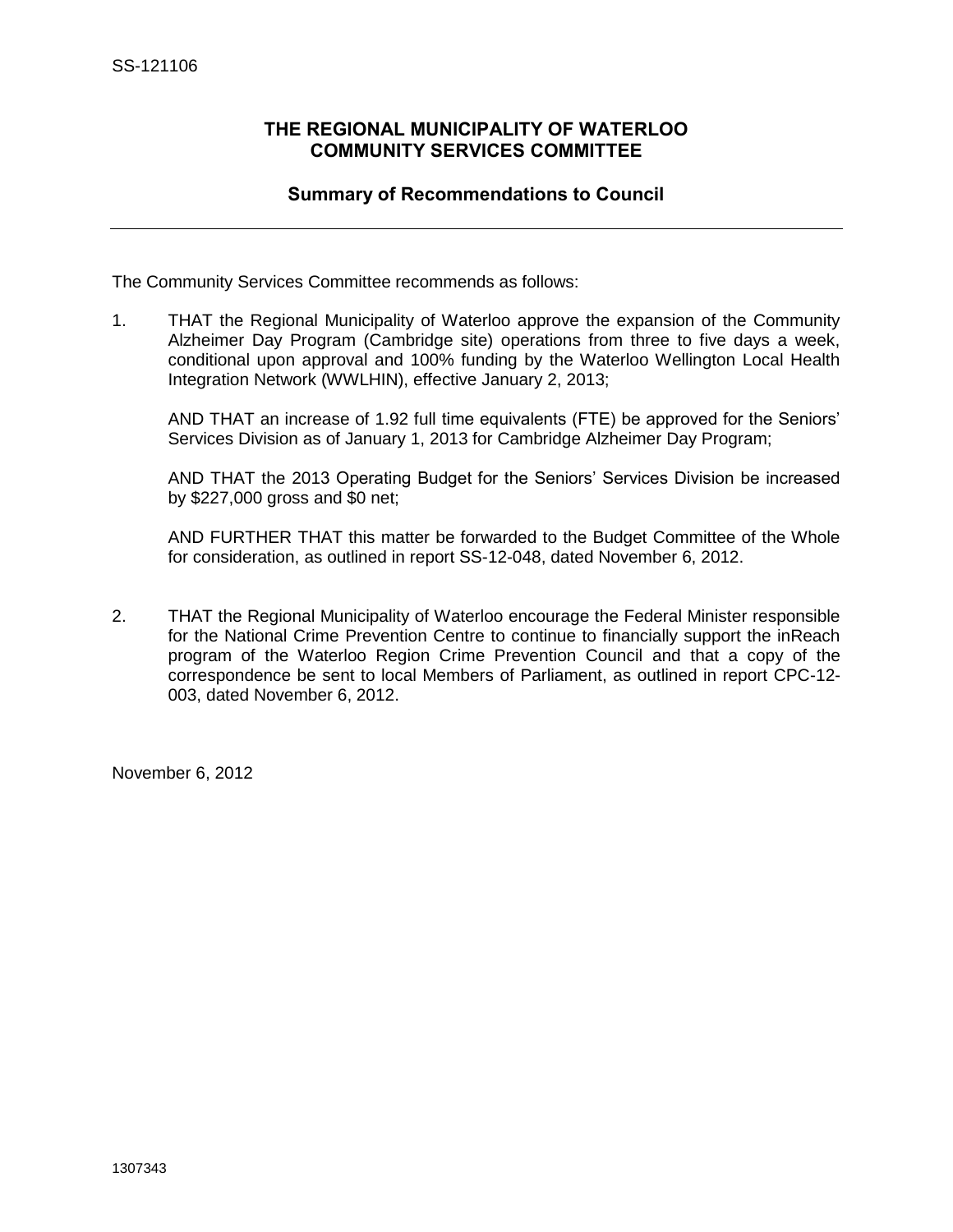## <span id="page-13-0"></span>**THE REGIONAL MUNICIPALITY OF WATERLOO PLANNING AND WORKS COMMITTEE**

## **Summary of Recommendations to Council**

The Planning and Works Committee recommends as follows:

- 1. THAT the Regional Municipality of Waterloo approve the construction of noise barriers as part of the Fairway Road Extension, for properties backing onto Fairway Road from #2 to #48 Colton Circle (inclusive) and from #501 to #541 Landgren Court (inclusive) in 2013, subject to Council approval of the 2013 Transportation Capital Program, as described in Report No. P-12-103/E-12-112, dated November 6, 2012.
- 2. THAT the Regional Municipality of Waterloo approve, in part, with modifications, the Official Plan of the City of Cambridge, and that the Decision contained in Attachment A to Report No. P-12-114, dated November 6, 2012, be included in the approval document;

THAT the repeal of the City of Cambridge Official Plan, as adopted by City of Cambridge By-law 66-12 and all amendments thereto, is hereby approved in accordance with the provisions of Sections 17 and 21 of the *Planning Act*, R.S.O. 1990, Chap. P.13, as amended only insofar as it is replaced by the new Official Plan through this approval; and

THAT no decision be made at this time with respect to:

- a) Chapter 1: Introduction, second paragraph, second sentence; Section 2.2 a); Section 2.3.1; Section 2.5.2 a) Table 1; Section 2.6.1.1, second sentence: Section 2.6.2.2; Section 2.8.2.3 and Section 3.B.7 that collectively address aggregate policies; population and employment forecasts; reurbanization targets; and Designated Greenfield Area density targets pending resolution of the outstanding appeals of the Regional Official Plan affecting these sections;
- b) Policy 8.10.29; Map 2; and Map 2a as they relate to the lands commonly known as the Hunt Club and Arriscraft International Inc. (Arriscraft) lands as illustrated in the revised Attachment B of the November 6, 2012 Addendum to Planning and Works Committee in accordance with the memorandum of oral decision delivered on September 26, 2012, by the Ontario Municipal Board (PL080311);
- c) Policy 8.10.24; Map 2; and Map 2a as they relate to the lands commonly known as the Creekside lands as illustrated in revised Attachment C of the November 6, 2012 Addendum to Planning and Works Committee;
- d) Policy 8.7.2.B; Map 2; Map 9; Map 15; and Figure 3 as they relate to the lands commonly known as the Community Node for Main and Dundas Street as illustrated in Attachment D, pending resolution of the outstanding appeals of the Regional Official Plan affecting these lands; and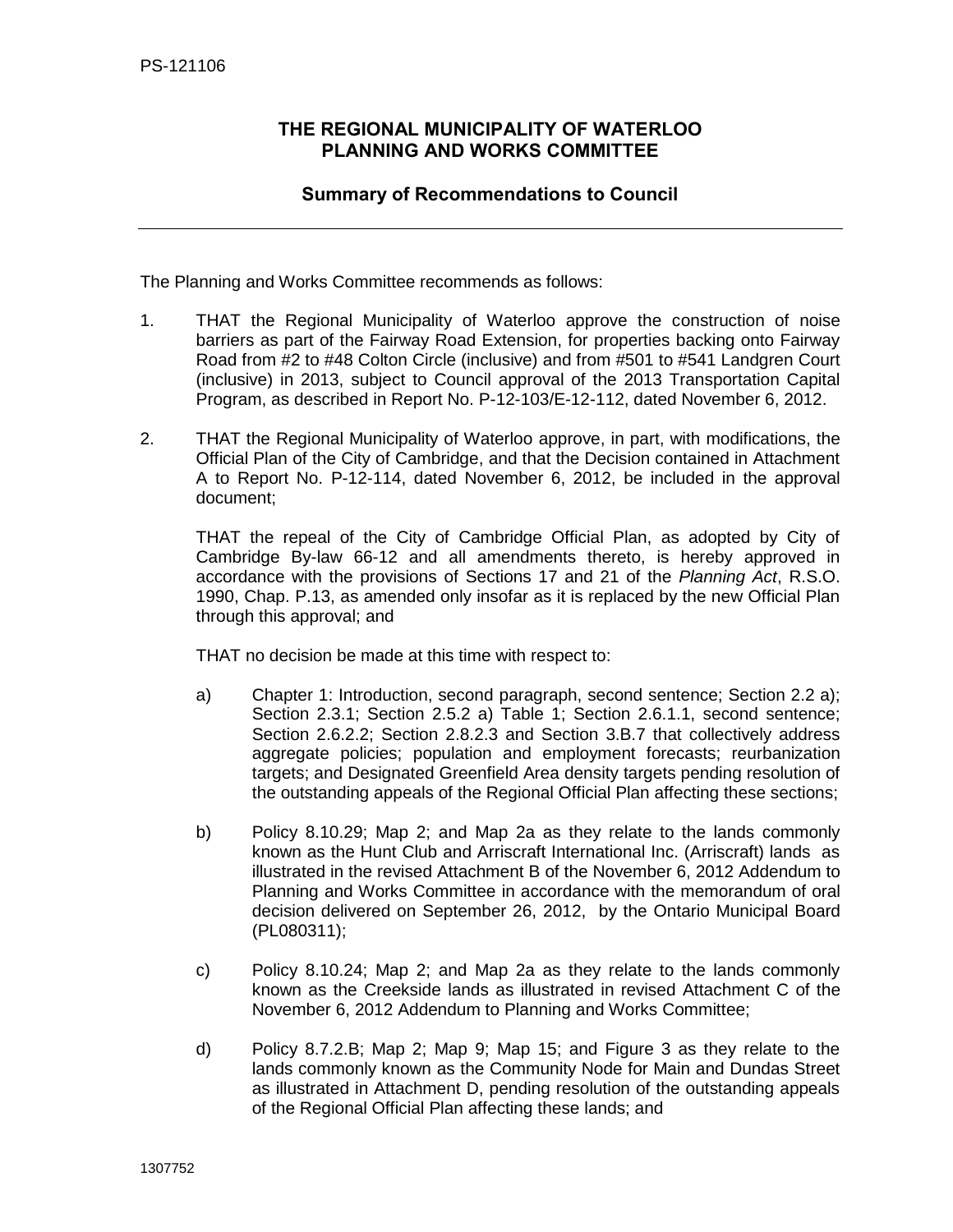- e) Attachment E (new) of the November 6, 2012 Addendum to Planning and Works Committee, as it pertains to the open space lands at the corner of Fountain Street and Limerick Road.
- 3. THAT the Regional Municipality of Waterloo take the following actions with respect to the Class Environmental Assessment for Manitou Drive Widening, Bleams Road to Fairway Road, in the City of Kitchener:
	- a) Approve the improvements to Manitou Drive from Fairway Road to Bleams Road in the City of Kitchener including a roundabout at the intersection of Manitou Drive and Bleams Road and replacement of the bridge at Schneider Creek, all as presented as Recommended Design Concept 1 in Report E-12-086 dated September 11, 2012; and
	- b) Direct staff to file the Notice of Completion for this Class Environmental Assessment by means of advertisements in the local newspapers and mailings to the adjacent property owners, tenants, and agencies and place the Environmental Study Report on the public record for a period of 30 days. [E-12- 104]
- 4. THAT the Regional Municipality of Waterloo approve the following with regard to proposed amendment to the Regional Official Policies Plan as set out in Attachment B of Report P-12-113, dated November 6, 2012:
	- a) Adopt the proposed amendment to the Regional Official Policies Plan as set out in Attachment B to Report P-12-113, dated November 6, 2012, to:
		- i) Re-designate the Breslau Settlement Area from "Rural Settlement Area 35" and "Industrial/Commercial Area E. Industrial Area – Regional Road 17" to "Township Urban Area" on Map No. 6 – Settlement Pattern;
		- ii) Amend Table 7.3 to delete the references to "35. Breslau" and "E. Industrial Area – Regional Road 17";
		- iii) Amend Policy 7.5.1.8 to delete the reference to "Breslau" under the heading "Township of Woolwich";
		- iv) Delete Policy 7.5.1.10 in its entirety, to remove the current development cap in Breslau of 1,250 dwelling units;
		- v) Amend Map No. 2 Provincially Significant Wetlands to add the "Breslau Provincially Significant Wetland Complex"; and
		- vi) Amend Map No. 3 Agricultural Resource Areas, to delete the "Prime Agricultural Areas" designation from the Breslau Settlement Area, as identified in the Township of Woolwich Official Plan.
	- b) Direct staff to prepare the implementing by-law for the proposed amendment to the Regional Official Policies Plan, as set out in Attachment B to Report P-12-113, dated November 6, 2012 for enactment by Regional Council; and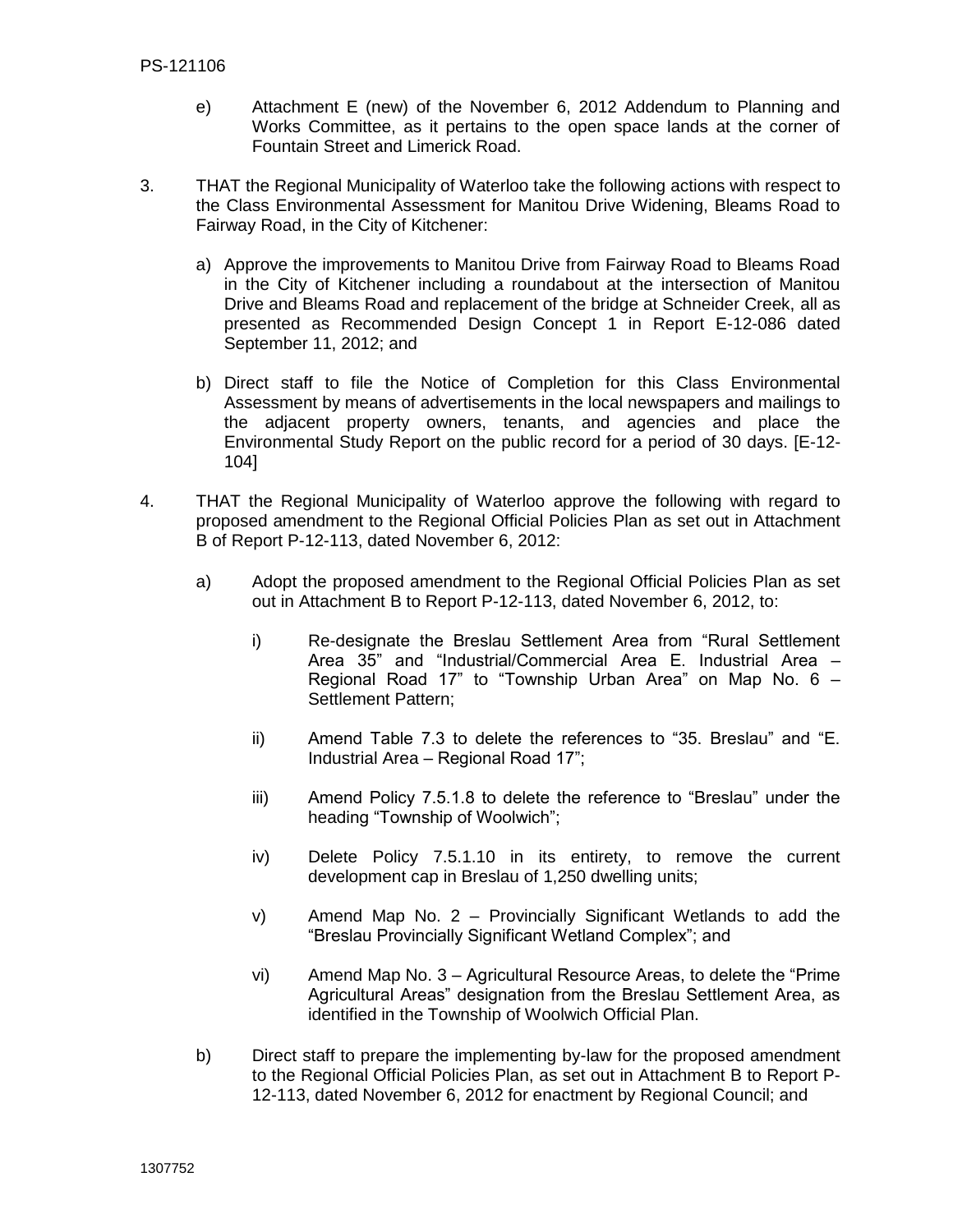AND THAT Regional Council enact the corresponding by-law to implement the proposed amendment, as drafted in Attachment B to Report No. P-12-113, dated November 6, 2012.

- 5. THAT the Regional Municipality of Waterloo approve the following with regard to the request of the Township of Wellesley, as described in Report No. P-12-112, dated November 6, 2012:
	- a) Agree to provide professional planning services to the Township of Wellesley for the purpose of updating its Official Plan to bring it into conformity with the Regional Official Plan and the Provincial Growth Plan;
	- b) Agree to provide additional professional policy services, as described in this report;
	- c) Provide the related services on the basis of a mutually satisfactory fee-forservices arrangement to be negotiated between the Township and the Region; and
	- d) Authorize the Commissioner of Planning, Housing and Community Services to execute any documentation required to implement these recommendations to the satisfaction of the Regional Solicitor.
- 6. THAT the Regional Municipality of Waterloo approve, in part, with modifications, the Official Plan of the City of Waterloo, and that the Decision contained in Attachment A to Report P-12-115, dated November 6, 2012, be included in the approval document;

THAT the repeal of the City of Waterloo Official Plan, as adopted by City of Waterloo By-law 88 - 70 and all amendments thereto, is hereby approved in accordance with the provisions of Sections 17 and 21 of the *Planning Act*, R.S.O. 1990, Chap. P.13, as amended, only insofar as it is replaced by the new Official Plan through this approval; and

THAT no decision be made at this time with respect to:

- a) Chapter 9 (Mineral Aggregates), Section 3.2(1); Section 3.2(2); Section 3.5(2); Section 7.3.1(1); Section 10.1.1(8); Section 10.1.1(9); the first sentence on page 13; and the second paragraph under Section 3.3, that collectively address mineral aggregate policies; population and employment forecasts, reurbanization targets, and Designated Greenfield Area density targets, pending resolution of the outstanding appeals of the Regional Official Plan affecting these sections;
- b) the entirety of the Official Plan as it relates to the lands municipally addressed as 525 and 565 Conestogo Road West (Kraus Carpet Mills Ltd.) as illustrated in Attachment B;
- c) Schedule "A" (Land Use Plan); Schedule "A2" (Employment Areas); Schedule "B1" (Height and Density); Schedule "I" (Industrial Areas in Transition), and Section 11.1.5 as they relate to the lands municipally addressed as 443 and 446 Wismer Street (Piller's Fine Foods) as illustrated in Attachment C;
- d) Schedule "A" (Land Use Plan); Schedule "A6" (Specific Provision Areas); Schedule "A6a" (Specific Provision Area 20); Schedule "B" (City Structure);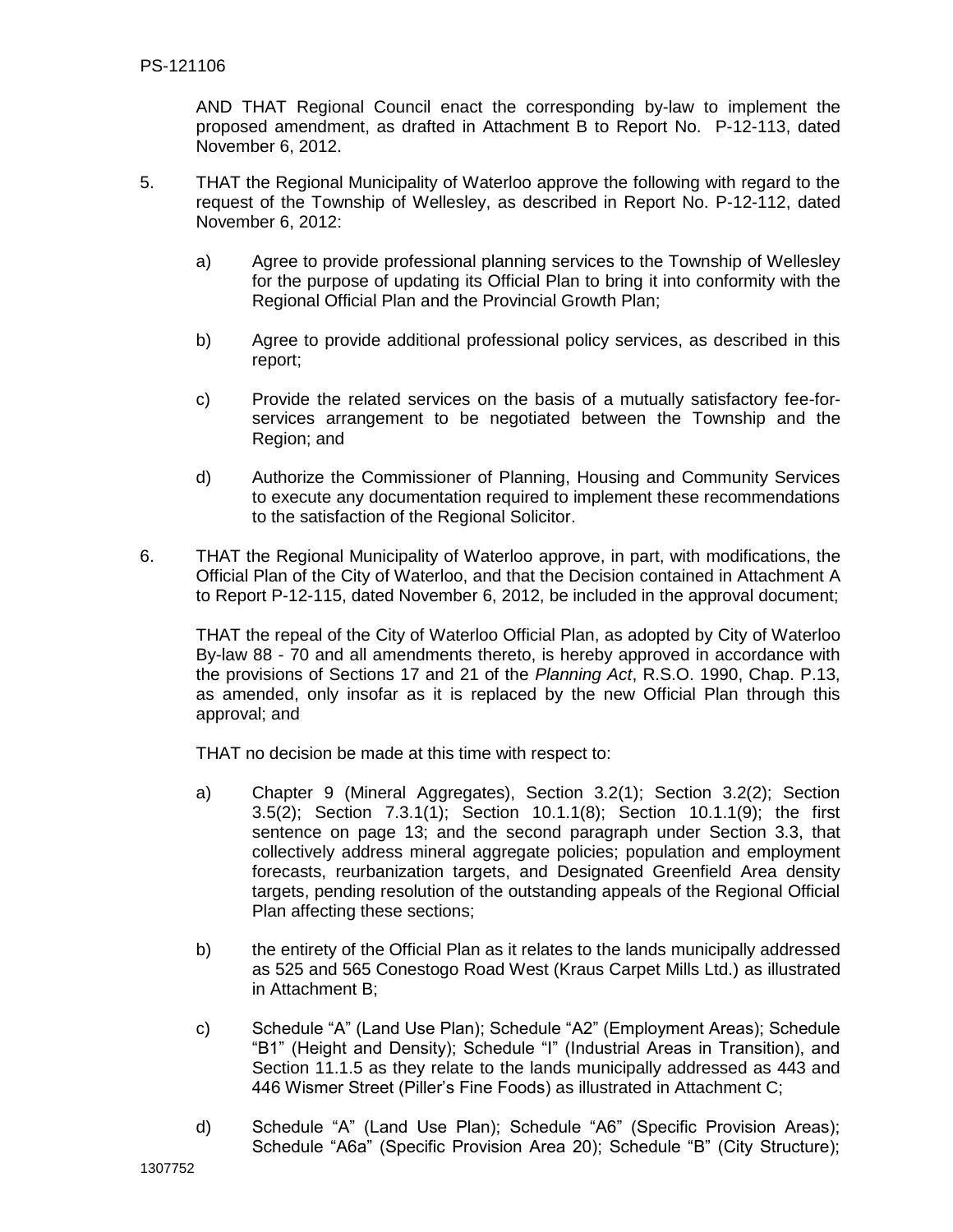Schedule "B1" (Height and Density); Schedule "E" (Road Classification System); and Schedule "F" (Active Transportation Framework), as they relate to lands within the Northdale Neighbourhood as illustrated in Attachment D, and Section 11.1.45 and Section 11.1.20(13), pending the resolution of the outstanding Ontario Municipal Board appeals relating to the Northdale Neighbourhood;

- e) Table 5-2 and Schedule "G" (Road Allowances) as they relate to: a) the section of Albert Street from University Avenue West to Columbia Street; and b) the section of Hazel Street from University Avenue West to Columbia Street West, pending the resolution of the outstanding Ontario Municipal Board appeals relating to the Northdale Neighbourhood; and
- f) Waterloo City Council's resolution of June 25, 2012 requesting the Region to modify certain policies and schedules in its new Official Plan to implement the land use strategy established in the Northdale Land Use and Community Improvement Plan Study.
- g) THAT the Region of Waterloo make no decision at this time for the City of Waterloo Official Plan as it relates to the Road Classification for:
	- i) Avondale Avenue South, between Erb Street West and Allen Street West;
	- ii) John Street West, Westmount Road to Park Street; and
	- iii) Allen Street West, John Street West to Park Street.
- h) THAT this no decision status be shown on Schedule "E" Road Classification System, Schedule "G" – Road Allowances and in Table 5-2: Road Allowances.
- i) THAT this issue be resolved following the completion of the Uptown West Neighbourhood Transportation Study to be undertaken by the City of Waterloo.
- j) THAT the Region of Waterloo make no decision for the City of Waterloo Official Plan as it relates to the Road Classification for:
	- i) Allen Street East from Mary Street to Erb Street;
	- ii) John Street East from Dodds Lane to Moore Street.
- k) THAT the no decision status be shown on Schedule "E" Road Classification, Schedule "G" – Road Allowances and in Table 5-2: Road Allowances.
- l) AND THAT this issue be resolved following a Mary-Allen Transportation Study.
- 7. THAT the Regional Municipality of Waterloo approve a \$1.39 million contribution to GO Transit, payable in five equal instalments from 2013 to 2017 inclusive, as the Region's share of GO Transit capital investments relating to service extension to Waterloo Region, as described in Report No. P-12-116, dated November 6, 2012.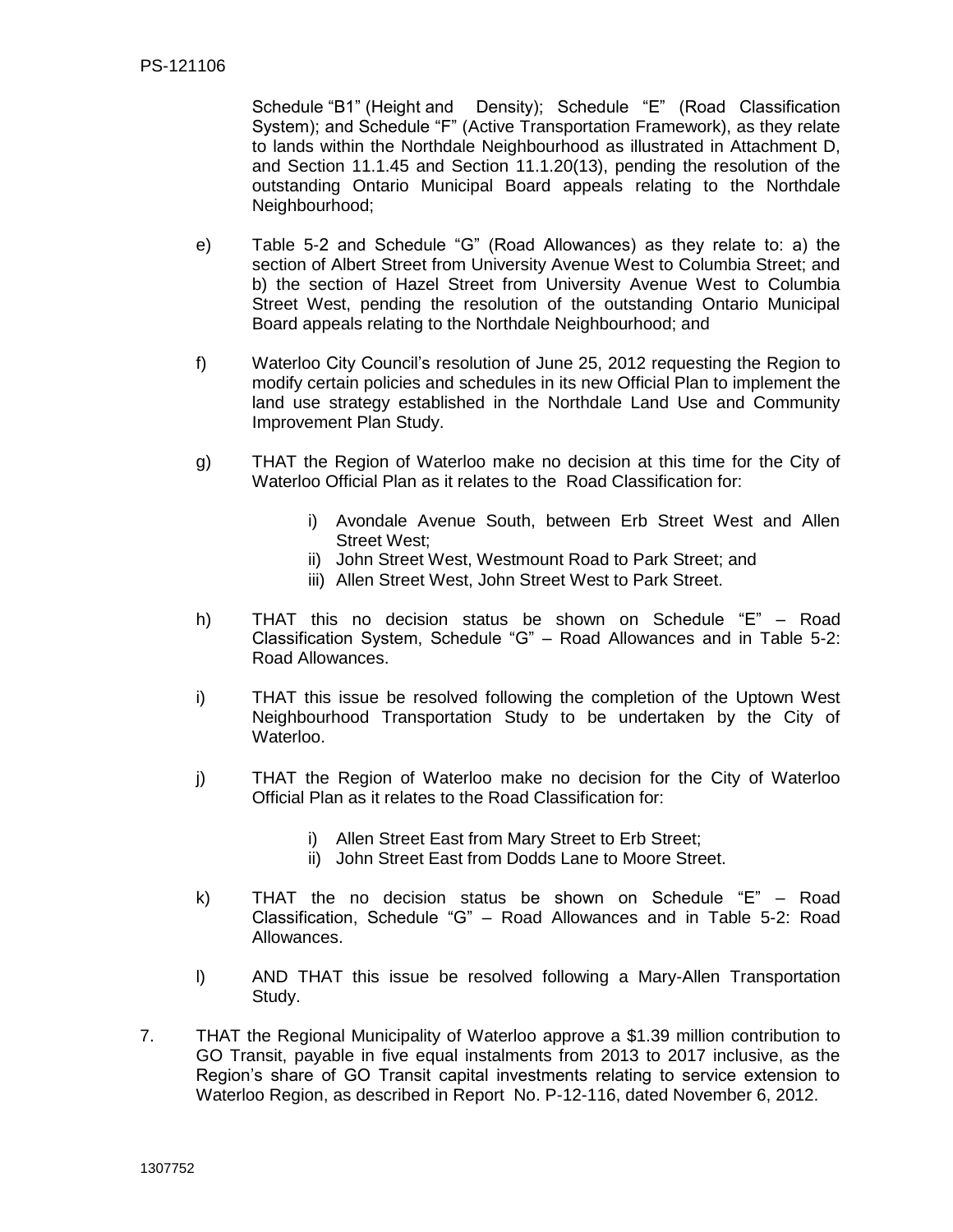THAT the contribution to GO Transit be included in the Region's 2013-2022 Capital Budget and Forecast.

8. THAT Council of the Regional Municipality of Waterloo, after consideration of the Report of the Inquiry Officer received September 5, 2012 reporting on a Hearing of Necessity conducted under the Expropriations Act (the "Inquiry") attached as Schedule "A" to Report CR-RS-12-071 dated November 6, 2012, approve the expropriation of the following lands for the purposes of reconstruction of Weber Street West, as detailed in Report CR-RS-12-071, described as follows:

## **Partial Taking:**

Part Lot 8, Plan 373, being Part 10, on Reference Plan 58R-17416, City of Kitchener, P.I.N. 22326-0175 (LT) (311 Weber Street West).

Hereinafter referred to as the "Subject Lands" and shown on Schedule "B" to Report CR-RS-12-071, for the following reasons:

- (a) The Region of Waterloo seeks to achieve the following objectives in the taking of the Subject Lands:
	- a. to widen Weber Street West from 2 lanes to 4 lanes to provide north/south capacity improvements to accommodate future growth and reduce delays for vehicles and transit;
	- b. to construct a grade separation at the crossing of the CN Rail corridor, which will provide improvements to accommodate increases in rail traffic movements and reduce traffic delays and conflicts at the existing level railway crossing; and
	- c. to enhance facilities for pedestrians, transit and cyclists and to reduce traffic collisions;
- (b) The reconstruction of Weber Street (College Street to Guelph Street) including a grade separation at the CN Rail crossing, and widening of Weber Street from 2 lanes to 4 lanes (the "Weber Street Improvements") in accordance with the Recommended Design Concept determined through the Municipal Class Environmental Assessment undertaken by Regional staff was approved by Council of the Region of Waterloo at its meeting on June 29, 2011;
- (c) It is fair, sound and reasonably necessary to acquire the Subject Lands in order to:
	- a. Provide an alignment that results in property impacts primarily on one side of Weber Street, being the west side; and
	- b. To provide the minimum recommended widths for the vehicle lane, boulevard and sidewalk to address pedestrian safety, surface and underground utilities, snow and garbage storage, street lighting and transit stops;

AND THAT Regional Council cause its decision to approve the expropriation of the Subject Lands and its reasons therefore to be served upon the parties to the Inquiry, together with a copy to the Inquiry Officer;

AND THAT the Region pay costs in the amount of \$200.00 to Ronald McCarthy, an owner of 311 Weber Street West and party to the Hearing of Necessity;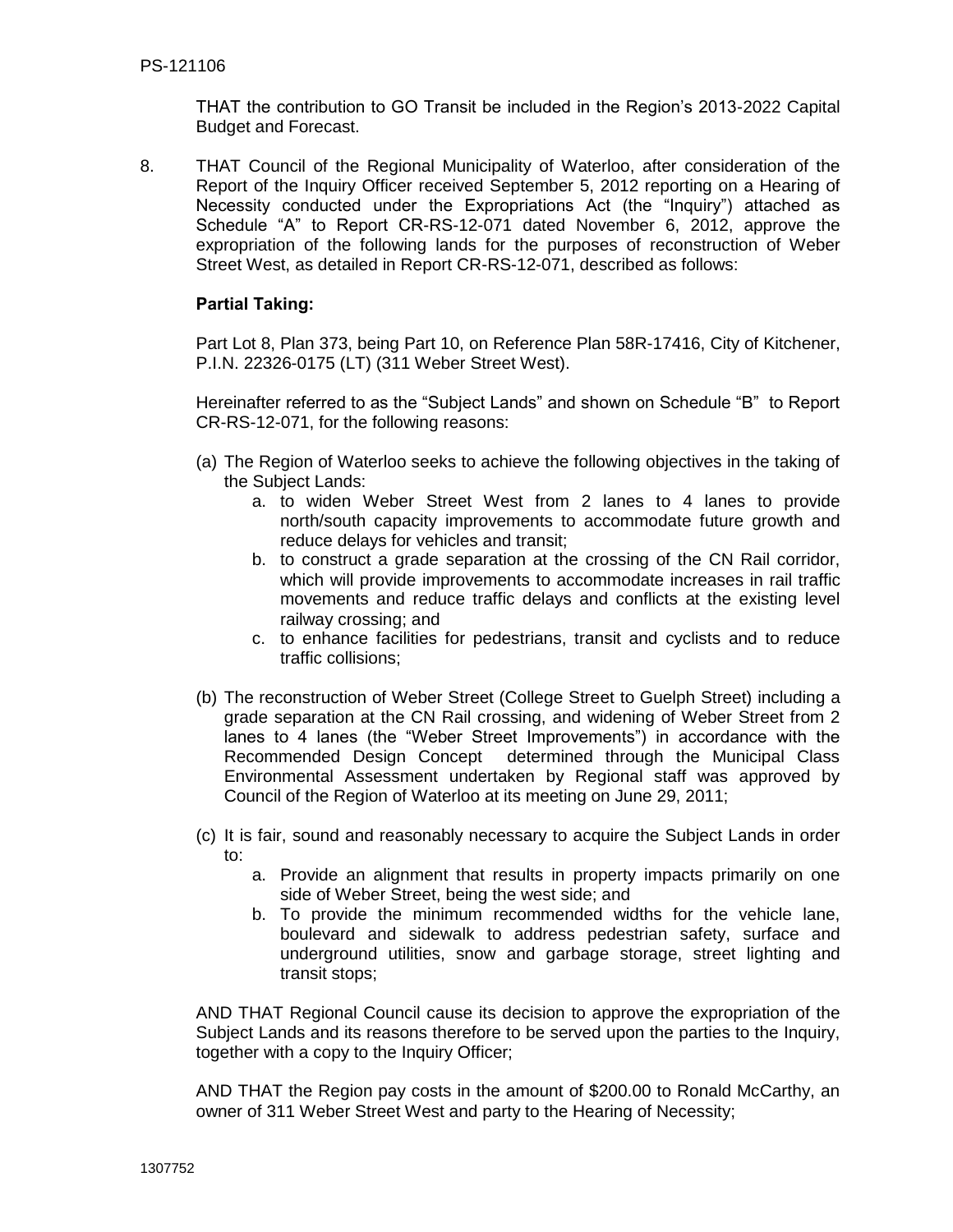AND THAT the Regional Chair and Regional Clerk be authorized to certify the said approval of expropriation of the Subject Lands in accordance with the Expropriations Act;

AND FURTHER THAT the Regional Solicitor be instructed to:

- (a) Register a plan of expropriation in the proper land registry office pertaining to the Subject Lands;
- (b) Serve the appropriate parties with a Notice of Expropriation, an Offer of Compensation and Appraisal, and a Notice of Possession in respect of the Subject Lands; and
- (c) Do all other things necessary and proper to be done in order to complete the expropriation of the Subject Lands or acquire the interest through negotiated settlement and report to Regional Council in due course.
- 9. THAT the Regional Municipality of Waterloo:
	- (a) Declare surplus the lands described as Part of Lot 116, German Company Tract, Parts 3 and 4 on Reference Plan 58R-17596, (Part of PIN 22736-0133 (LT)) and Part 13 on Reference Plan 58R-16369. (Part of PIN 22736-0010 (LT)), City of Cambridge, Regional Municipality of Waterloo, and provide the standard public notification as required by the Region's property disposition by-law; and
	- (b) Approve a transfer to the Corporation of the City of Cambridge for dedication as Riverbank Court, north of the proposed Fairway Road Extension (Regional Road 53), at a price of \$174,400 being the Region of Waterloo's cost of acquisition of said lands. [CR-RS-012-073]
- 10. THAT the Regional Municipality of Waterloo take the following actions with respect to the Class Environmental Assessment Study for proposed improvements on Northfield Drive (Regional Road No. 22) from King Street to University Avenue in the City of Waterloo:
	- a) Approve the Recommended Design Alternative for Northfield Drive as outlined in Report E-12-106; and,
	- b) Direct staff to file the Notice of Completion for this Class Environmental Assessment Study by means of advertisements in local newspapers and mailings to adjacent property owners, tenants and agencies, and place the Environmental Study Report on the public record for a period of 30 days; and,
	- c) Amend the Traffic and Parking By-law 06-072, as amended, upon completion of construction of the Recommended Design Alternative to add to Schedule 1, No Parking Anytime on both sides of Northfield Drive (Regional Road 22) from King Street (Regional Road 15) to University Avenue and to add to Schedule 24, Reserved Bicycle Lanes Anytime on both sides of Northfield Drive (Regional Road No. 22) from King Street (Regional Road 15) to University Avenue.
- 11. THAT the Regional Municipality of Waterloo enter into an Engineering Agreement with AECOM Canada Ltd. to undertake detailed design and services during construction of Phase 3 upgrades to the Kitchener Wastewater Treatment Plant at an upset fee limit \$24,782,850 plus applicable taxes. [E-12-108]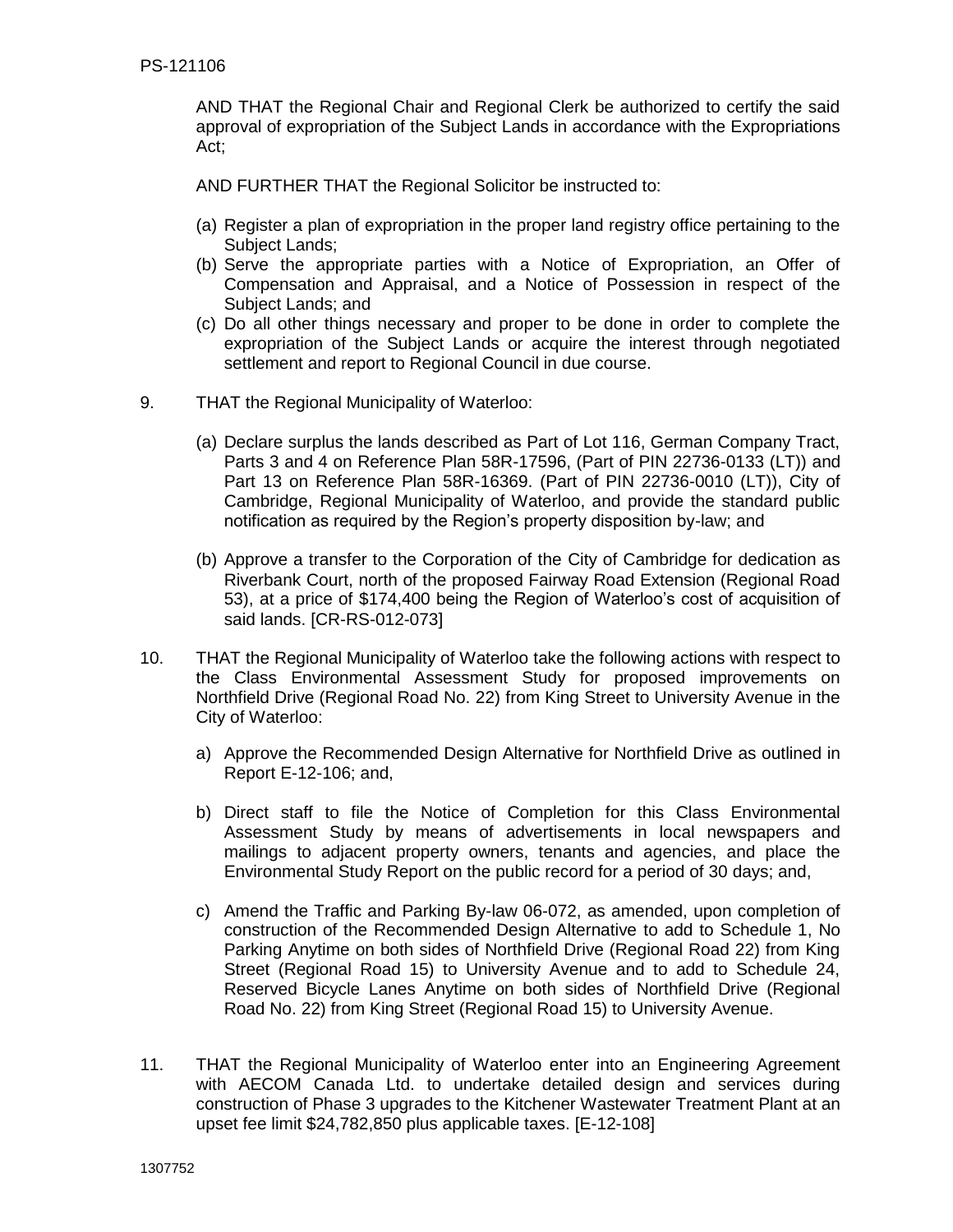- 12. THAT the Regional Municipality of Waterloo enter into an Agreement for Professional Consulting Services with Associated Engineering Ltd., to provide engineering services during the detailed design and services during construction for the Mannheim Residuals Management Plant Upgrade in the City of Kitchener, at an upset fee limit of \$689,783 plus applicable taxes. [E-12-109]
- 13. THAT the Region of Waterloo appoint four members, Jim Wideman, Les Armstrong, Lou Lima and Jim Robinson, of the Water Efficiency Advisory Committee to the Water Efficiency Master Plan (WEMP) Steering Committee to assist with the Water Efficiency Master Plan Update, as detailed in report E-12-105.1;

AND THAT the Region of Waterloo invites each of the local municipalities to send a staff member to participate in a Water Efficiency Master Plan Update Stakeholder Committee that will meet approximately two times to review water efficiency program options.

November 6, 2012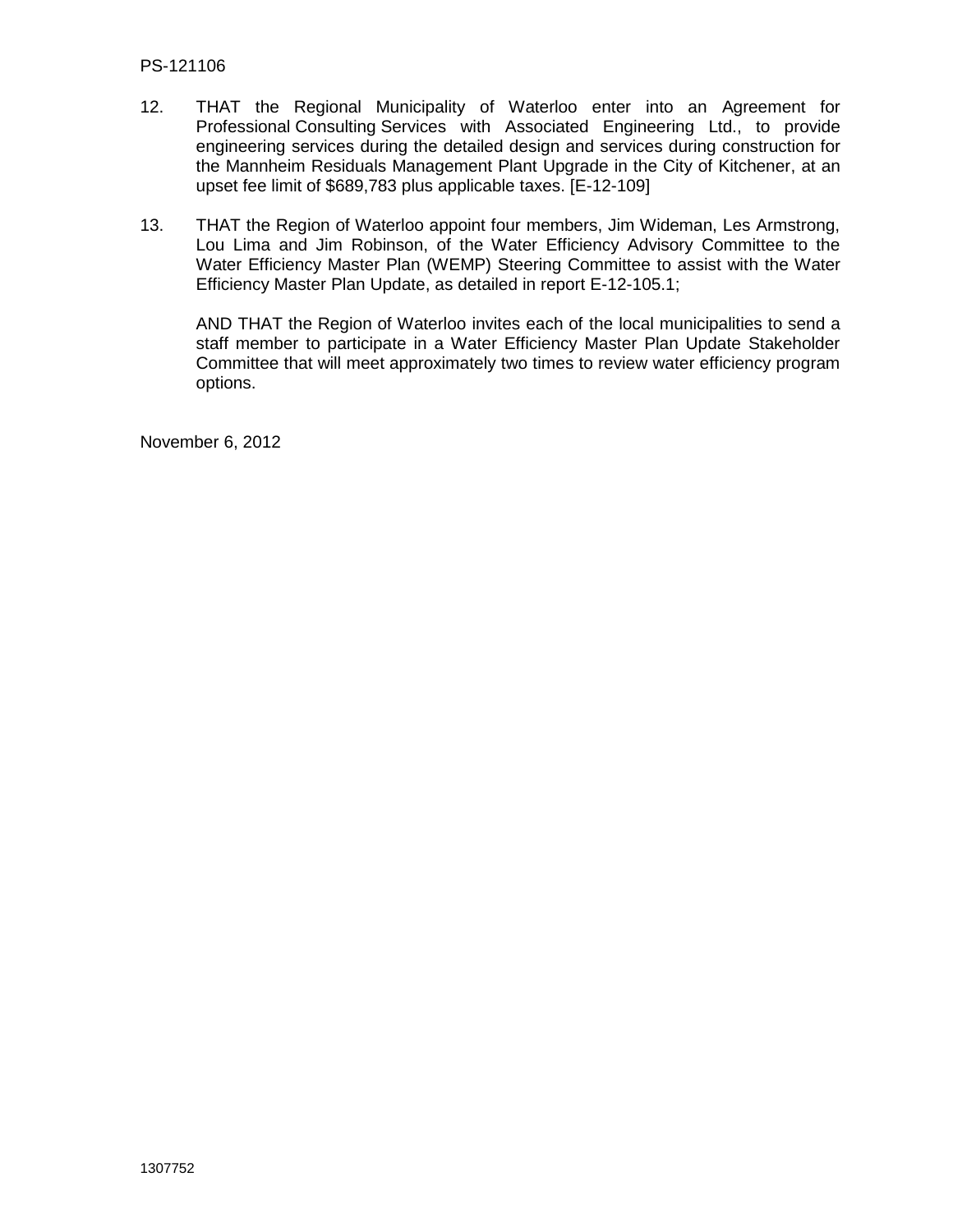## **THE REGIONAL MUNICIPALITY OF WATERLOO PLANNING AND WORKS COMMITTEE**

## **Summary of Closed Recommendations to Council**

<span id="page-20-0"></span>The Planning and Works Committee recommends as follows:

1. THAT the Regional Municipality of Waterloo approve, enter into an Agreement for, and execute all documentation related to, the acquisition of land from Janina Mitukiewicz in the City of Kitchener for road improvements to Weber Street West described as Part Lot 8, Plan 373 Kitchener, as in A115614, except 164950, being 341 Weber Street West, City of Kitchener, Regional Municipality of Waterloo for the sum of \$287,000.00, plus associated acquisition costs, subject to documentation satisfactory to the Regional Solicitor.

November 6, 2012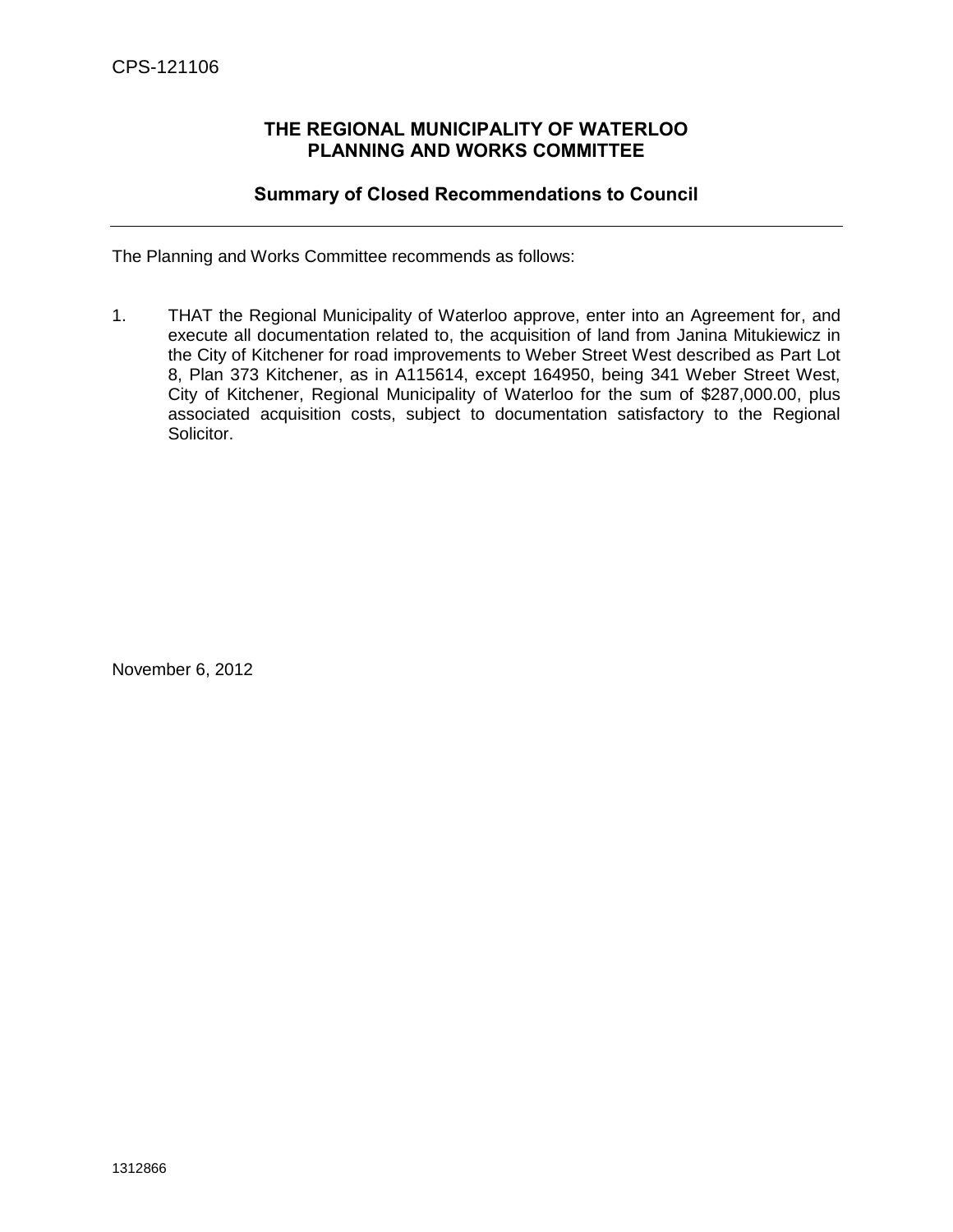

PLANNING HOUSING AND COMMUNITY SERVICES

Commissioner's Office

Date: November 21, 2012

## **MEMORANDUM**

To: Chair Ken Seiling and Members of Regional Council

From: Rob Horne, Commissioner of Planning, Housing and Community Services

Subject: RECOMMENDED ADDITIONAL CHANGES TO PLANNING AND WORKS COMMITTEE RECOMMENDATIONS RESPECTING REPORT NO. P-12-114 (CITY OF CAMBRIDGE PROPOSED NEW OFFICIAL PLAN) AND REPORT NO. P-12-115 (CITY OF WATERLOO PROPOSED NEW OFFICIAL PLAN)

File No: D17-20

Further to my previous Memorandum adding recommendations that were adopted by Planning and Works Committee on Tuesday, November 6, 2012, Regional staff is now forwarding additional recommendations to update the resolutions passed by the Planning and Works Committee. Two of these recommendations have arisen from requests from City of Cambridge staff (following Planning and Works Committee on November 6), one recommendation is based on a late request from a landowner (with the concurrence of City of Waterloo staff), and one recommendation from Regional staff (with the concurrence of City of Cambridge staff) that resolves an appeal to the Regional Official Plan.

\_\_\_\_\_\_\_\_\_\_\_\_\_\_\_\_\_\_\_\_\_\_\_\_\_\_\_\_\_\_\_\_\_\_\_\_\_\_\_\_\_\_\_\_\_\_\_\_\_\_\_\_\_\_\_\_\_\_\_\_\_\_\_\_\_\_\_\_\_\_\_\_\_\_\_\_\_\_\_

## **A. Approval of City of Cambridge's Proposed New Official Plan - Item b) of the November 6, 2012 Planning and Works Committee Minutes – P-12-114,**

The following three issues form the basis of the final approval of the new Cambridge Official Plan:

1) Regional staff previously recommended that No Decision be made with respect to Cambridge Council's requested modifications to policies and mapping pertaining to the lands commonly known as the Community Node for Main and Dundas Street pending resolution of outstanding appeals of the ROP affecting these lands. Regional staff has worked with the appellants to resolve any outstanding issues and is now recommending approval of the requested modifications to the Cambridge Official Plan. The appellants have agreed to withdraw their appeal to the ROP upon approval by Regional Council of the recommended modifications. City of Cambridge staff supports this requested modification.

2) The Ontario Municipal Board has issued an oral Decision relating to the appeal of a proposed Official Plan Amendment and Zone Change for a proposed Harley Davidson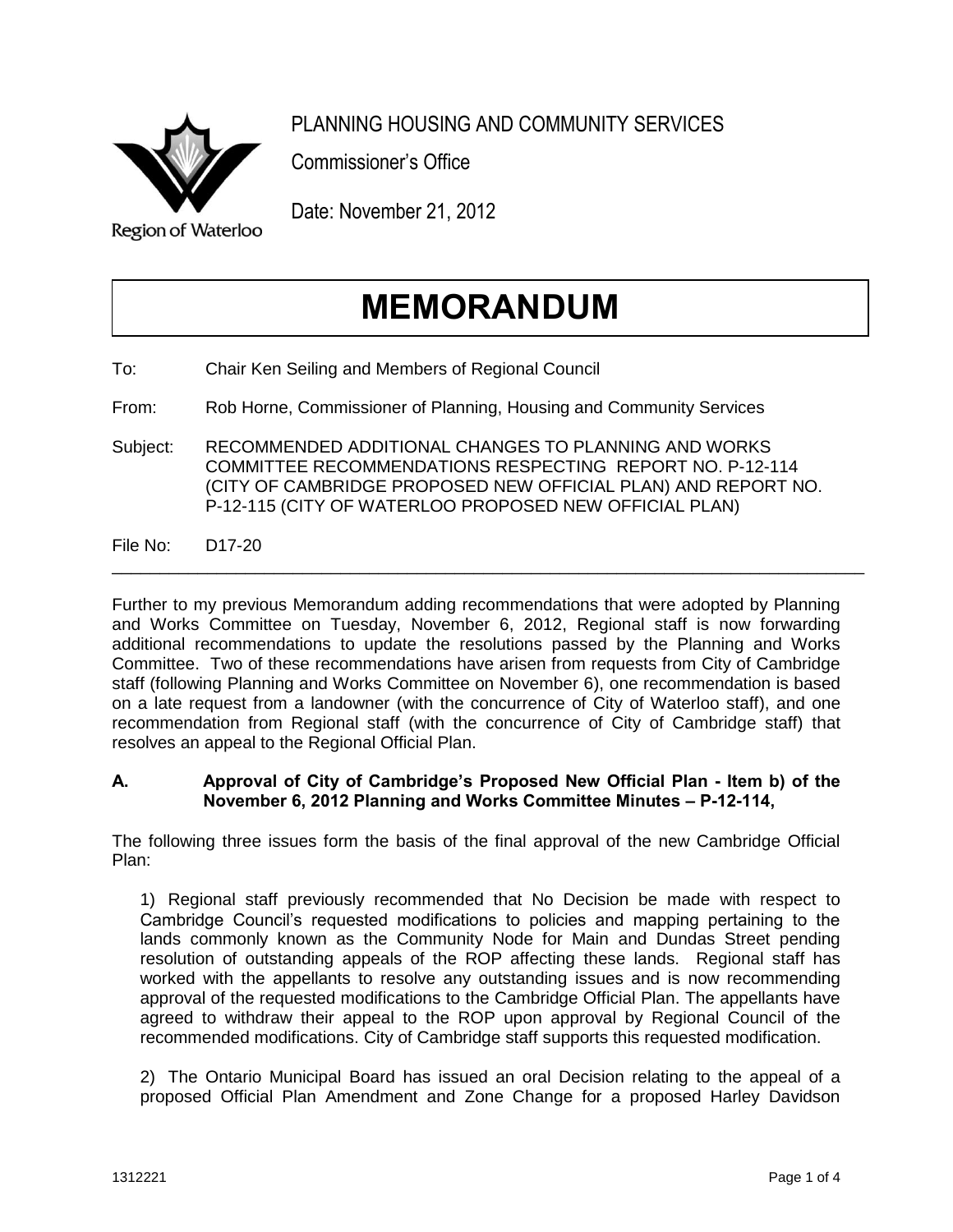dealership at 340 Holiday Inn Drive. Cambridge staff has requested that this Decision be incorporated into the Notice of Decision on the Cambridge Official Plan. Regional staff supports this requested modification.

3) Following Planning and Works Committee on November 6, Cambridge staff requested that the mapping associated with Official Plan Amendment No. 38 Moffat Creek Public School – Dundas/Myers Road, be included as a Modification in the Region's Notice of Decision for the new Cambridge Official Plan. Official Plan Amendment No. 38 was approved by the Region on August 29, 2012 and came into effect on September 19, 2012. Regional staff supports the requested modification.

#### Cambridge Official Plan Recommendations

In order to address the three issues noted above, Regional Staff recommends that:

**1) the first part of the recommendation shown in the Minutes of the Planning and Works Committee on Tuesday, November 6, 2012 with respect to Item b), be revised to read as follows:** 

**THAT the Regional Municipality of Waterloo approve, in part, with modifications, the Official Plan of the City of Cambridge, and that the Decision contained in Attachment A to Report No. P-12-114, dated November 6, 2012, be included in the approval document with the following additional modifications:** 

i) **delete Deferral No. 10 and Attachment D as described and shown in Part B of Attachment A, and add Modification No. 71 to Part A of Attachment A as follows:** 

**"Modification No. 71 - Community Node for Main and Dundas Street. Policy B; Map 2; Map 9: Map 15; Figure 3; and Policy 8.7.2.B.5 are hereby modified as detailed in Cambridge City Council's Motion of October 1, 2012."** 

ii) **add Modification No. 72 - 340 Holiday Inn Drive to Section 8.10 Site Specific Policies as follows:** 

**"Modification No. 72 – 340 Holiday Inn Drive. Notwithstanding Section 8.5.3.3 Employment Corridor in this Plan, it is the policy of the City that the lands legally described as Registered Plan No. 907, Part of Lot 2, municipally known as 340 Holiday Inn Drive and which are designated Employment Corridor on Map 2, may be used for the following purposes:** 

**a) The assembly, sale, rental, service and storage of motorcycles and accessories where the use is wholly contained within a building, where outdoor storage and display is not permitted and where there is a specific provision in the City's Zoning By-law permitting the use on the subject property;** 

**b) That the sale and rental of motorcycles, and accessories shall not exceed 30%, or 1,030 square metres of gross leasable floor area, whichever is lesser."**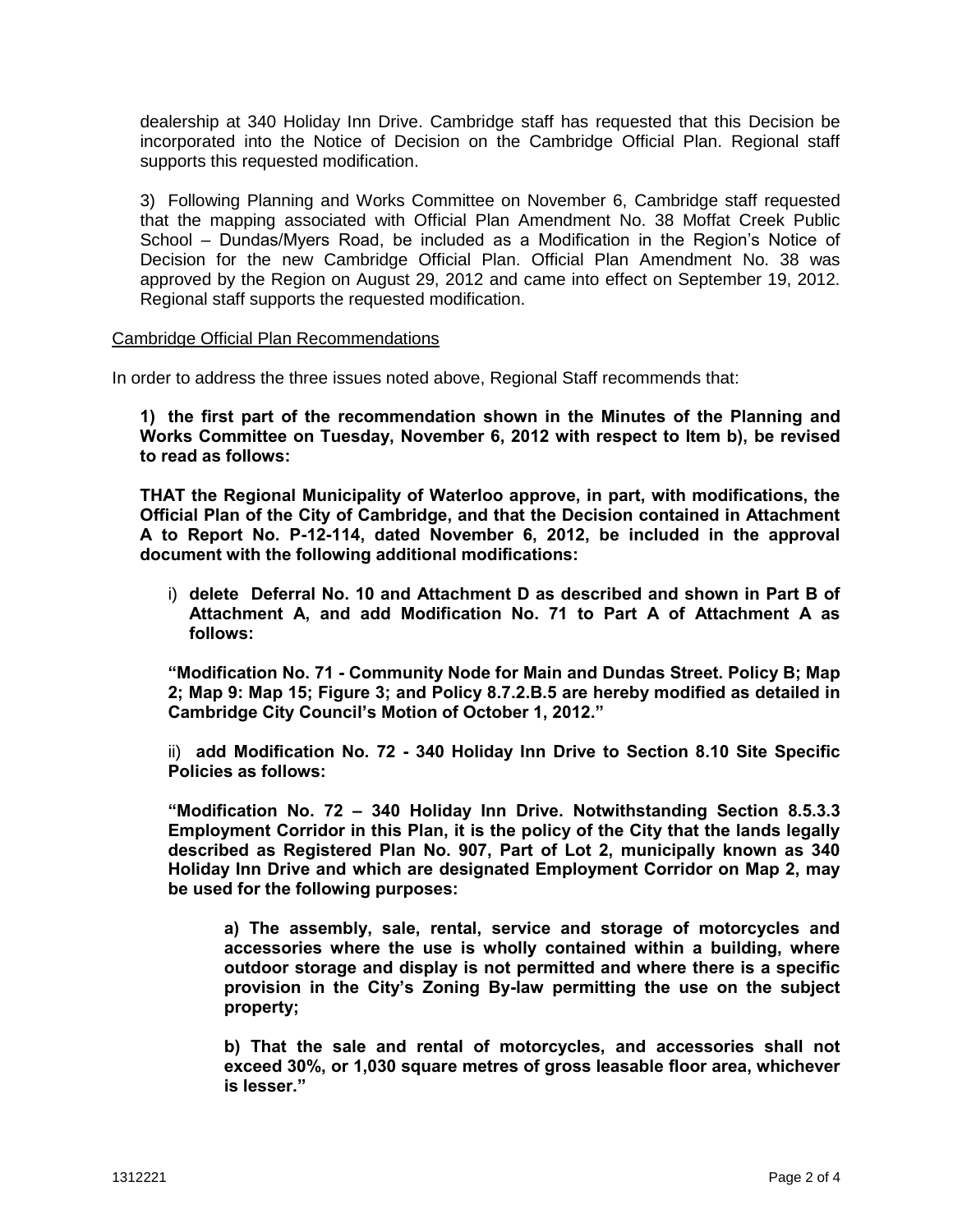iii) **add Modification No. 73 - Moffat Creek Public School – Dundas /Myers Road as follows:** 

**"Modification No. 73 - Moffat Creek Public School – Dundas /Myers Road. Consistent with Official Plan Amendment No. 38, modify Map 2 to designate the environmentally sensitive lands as Natural Open Space. Modify Map 9 to designate the same lands as Core Environmental Features."** 

**2) the third part of the recommendation shown in the Minutes of the Planning and Works Committee on Tuesday, November 6, 2012 with respect to Item b), be modified by deleting Resolution d) as a matter for which no decision will be made at this time.** 

## **B. Approval of City of Waterloo's Proposed New Official Plan - Item f) of the November 6, 2012 Planning and Works Committee Minutes – P-12-115,**

After the November 6, 2012 Planning and Works Committee meeting, a property owner contacted Regional and City of Waterloo staff and questioned the appropriateness of the environmental designation applicable to part of the property known municipally as 310 Erbsville Road in both the ROP and the City of Waterloo Official Plan (see Attachment A). Regional and City of Waterloo staff recommend that No Decision be made regarding the land use designation for these lands at this time to provide the landowner an opportunity to submit development applications and supporting technical studies to the City of Waterloo to help determine the appropriate use of these lands.

#### Waterloo Official Plan Recommendation

In order to address this issue, Regional staff recommends that:

**1) the third part of the recommendation shown in the Minutes of the Planning and Works Committee meeting on November 6, 2012 with respect to Item f), be modified to include the following as a matter for which no decision will be made at this time,:** 

**"m) and that no decision be made at this time with respect to the property known municipally as 310 Erbsville Road, as it relates to the Open Space designation shown on Schedule A and the Core Natural Features designation shown on Schedule A4."**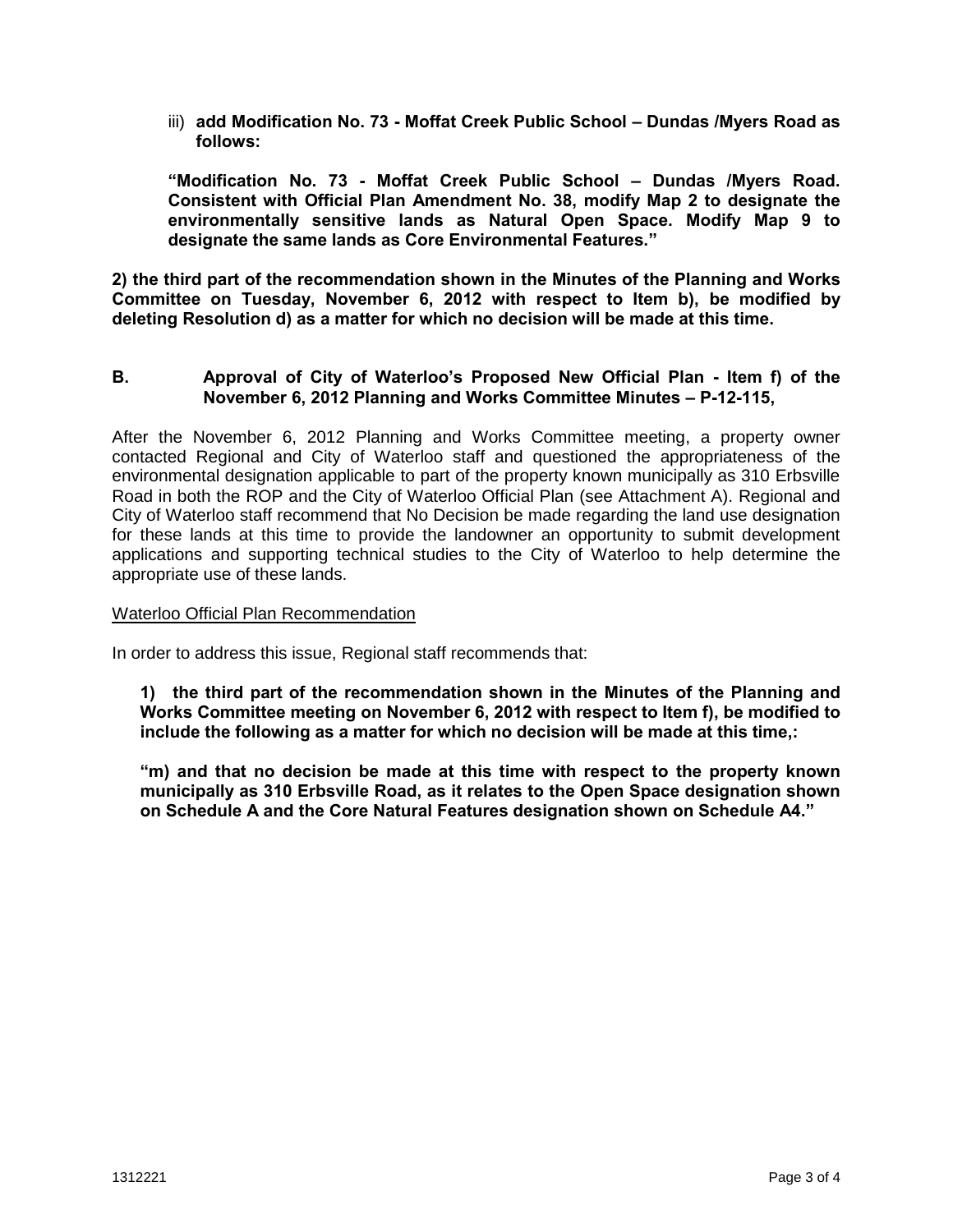## **Attachment A**

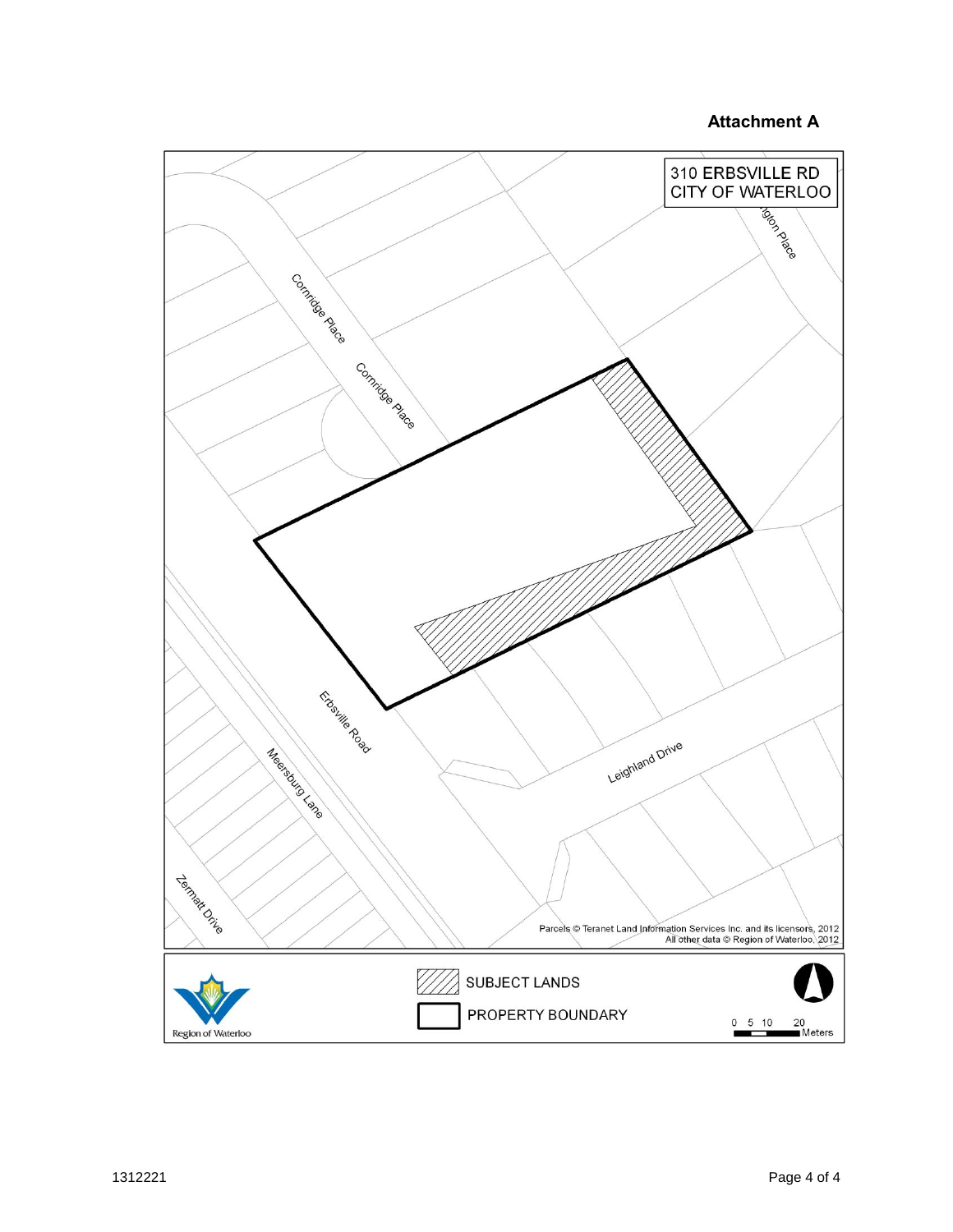## **THE REGIONAL MUNICIPALITY OF WATERLOO ADMINISTRATION AND FINANCE COMMITTEE**

## **Summary of Recommendations to Council**

<span id="page-25-0"></span>The Administration and Finance Committee recommends as follows:

- 1. THAT the Regional Municipality of Waterloo take no action on the request of the Cambridge Cultural Society to adjust and defer the collection of Regional Development Charges payable for its proposed development of a community centre in Cambridge, all as described in Report F-12-094.
- 2. THAT the Regional Municipality of Waterloo adopt the guidelines for pre-qualification of general and sub-contractors as set out in Report F-12-093/CR-FM-12-019/E-12-113, dated November 6, 2012;

AND THAT staff report back to Committee on a recommended pilot project where the general, electric and mechanical contractors, at a minimum, are prequalified, and where the results are reviewed and compared with project of similar scope where the subcontractors weren't prequalified.

November 6, 2012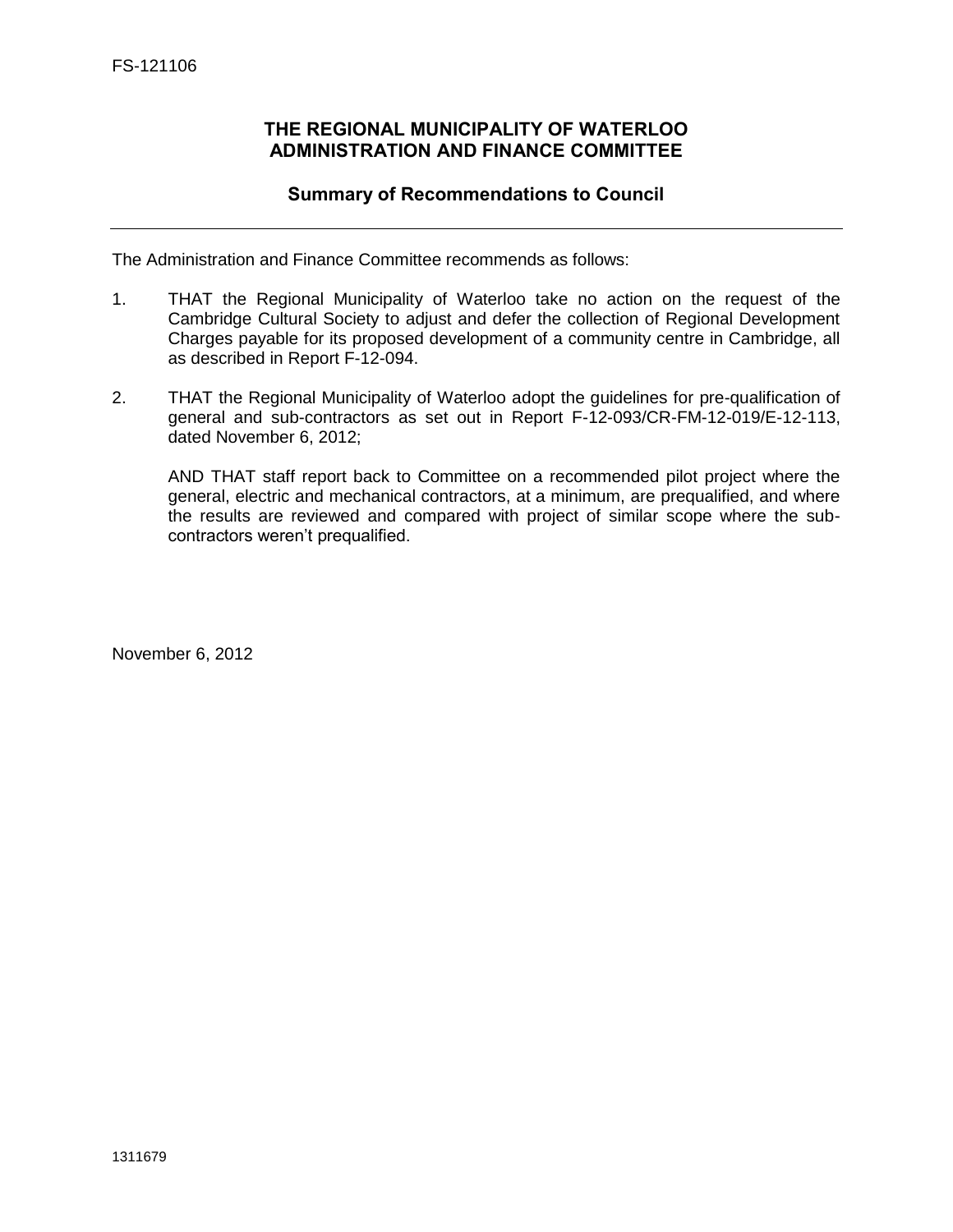<span id="page-26-0"></span>

SOCIAL SERVICES

Employment and Income Support

Date: November 21, 2012

# **MEMORANDUM**

To: Regional Chair, Ken Seiling and Members of Regional Council

From: David Dirks, Director, Employment and Income Support

Copies: Douglas Bartholomew-Saunders, Commissioner, Social Services

File No.: S09-80

Subject: **ONTARIO WORKS CASELOAD: OCTOBER 2012**

This memorandum is provided as information for members of Council. Employment & Income Support, Social Services with Finance monitors the Ontario Works (OW) caseload on a monthly basis. Below is a chart summarizing the caseload at the end of October 2012 with comparisons to the months of September 2012 and October 2011 as well as September 2008.

Very briefly,

| $\bullet$ | The OW caseload at October 2012 was:       | 8,394          |
|-----------|--------------------------------------------|----------------|
| $\bullet$ | The OW caseload at September 2012 was:     | 8.644          |
| $\bullet$ | The decrease from September 2012 was:      | $(250) -2.9%$  |
| $\bullet$ | The <b>decrease</b> from October 2011 was: | $(123) - 1.4%$ |
|           |                                            |                |

- The increase from September 2008 was: 2,102 +33%
- Waterloo Region unemployment rate for October 2012 was: 6.0%
- Waterloo Region unemployment rate for October 2011 was: 6.8%

## Ontario Works Caseload and Unemployment Rate

## October 2012 Ontario Works Caseload

| October | <b>September</b> | October | % Change                    | % Change            |
|---------|------------------|---------|-----------------------------|---------------------|
| 2012    | 2012             | 2011    | <b>September to October</b> | <b>Year to Year</b> |
| 8,394   | 3.644            | 8.517   | (2.9%)                      | $(1.4\%)$           |